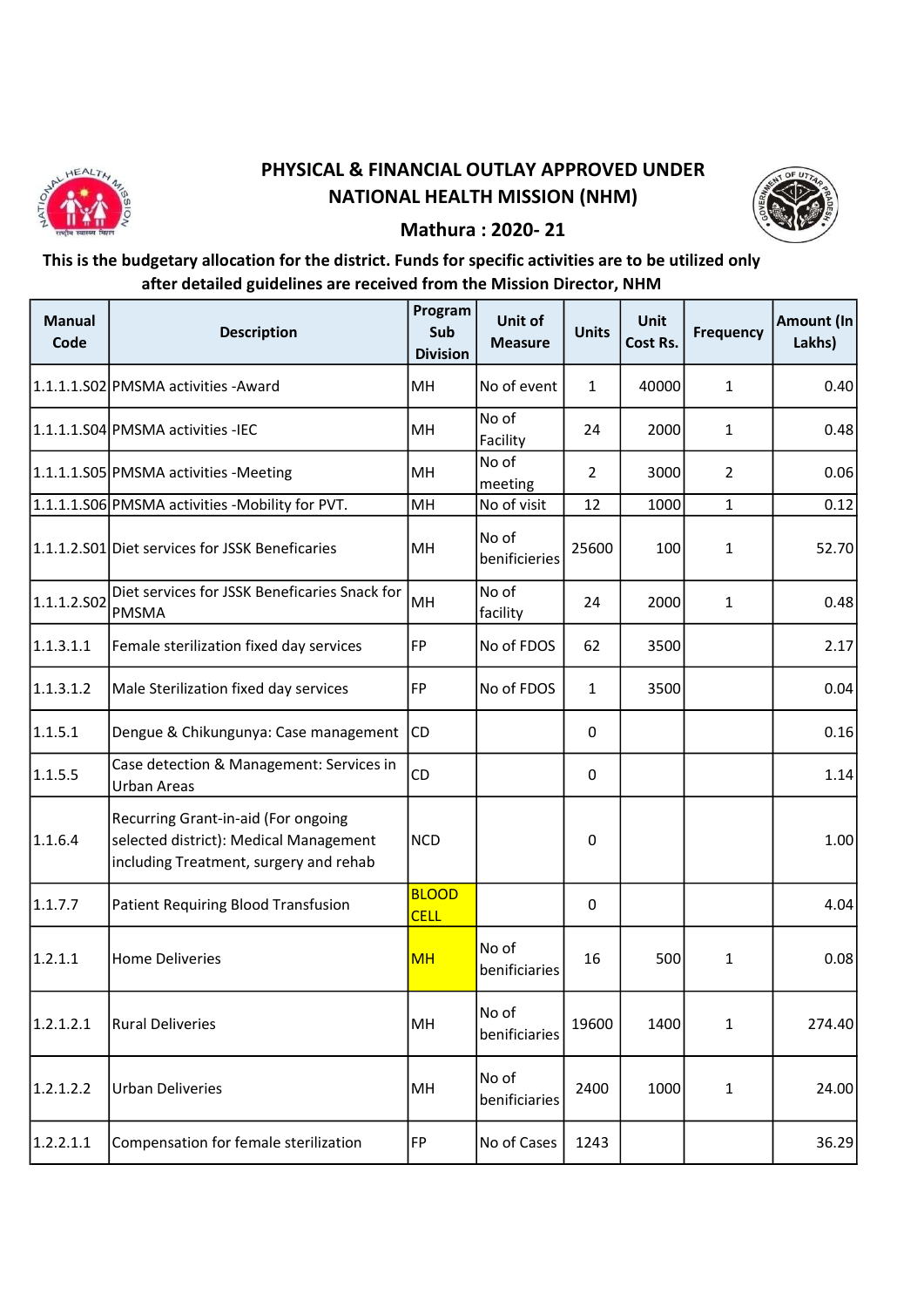| <b>Manual</b><br>Code | <b>Description</b>                                                                                         | Program<br>Sub<br><b>Division</b> | Unit of<br><b>Measure</b> | <b>Units</b>   | <b>Unit</b><br>Cost Rs. | <b>Frequency</b> | Amount (In<br>Lakhs) |
|-----------------------|------------------------------------------------------------------------------------------------------------|-----------------------------------|---------------------------|----------------|-------------------------|------------------|----------------------|
| 1.2.2.1.2             | Compensation for male sterilization/NSV                                                                    | FP                                | No of Cases               | 150            |                         |                  | 6.00                 |
| 1.2.2.2.2             | PPIUCD services: Compensation to<br>beneficiary                                                            | FP                                | No of Cases               | 1984           | 300                     |                  | 5.95                 |
| 1.2.2.2.3             | PAIUCD Services: Compensation to<br>beneficiary                                                            | FP                                | No of Cases               | 10             | 300                     |                  | 0.03                 |
| 1.2.2.2.4             | Injectable contraceptive incentive for<br>beneficiaries                                                    | <b>FP</b>                         | No of Cases               | 5948           | 100                     |                  | 5.95                 |
| 1.2.3.2               | TB Patient Nutritional Support under<br>Nikshay Poshan Yojana                                              | CD                                |                           | 0              |                         |                  | 155.89               |
| 1.3.1.1               | SNCU                                                                                                       | <b>CH</b>                         | No of<br>Facility         | $\mathbf{1}$   |                         |                  | 10.00                |
| 1.3.1.2               | <b>NBSU</b>                                                                                                | <b>CH</b>                         | No of<br>Facility         | 1              | 5000                    | 12               | 0.60                 |
| 1.3.1.4               | <b>NRCs</b>                                                                                                | CH.                               | No of<br>Facility         | 1              |                         |                  | 7.80                 |
| 1.3.1.6               | <b>AH/ RKSK Clinics</b>                                                                                    | <b>RKSK</b>                       |                           | $\overline{2}$ |                         |                  | 0.32                 |
| 1.3.1.7.502           | Phone and Internet Charges for DEIC<br>Manager                                                             | <b>RBSK</b>                       | no of DEIC<br>managers    | 0              | 2000                    | $\mathbf{1}$     | 0.02                 |
| 1.3.1.8               | District NCD Clinic                                                                                        |                                   |                           | 0              |                         |                  | 1.00                 |
| 1.3.1.9               | CHC NCD Clinic: Mobility, Miscellaneous &<br>Contingencies                                                 | <b>NCD</b>                        |                           | 0              |                         |                  | 12.00                |
| 1.3.2.3               | Recurring Grant-in-aid (For ongoing<br>selected districts under NPPF): Laboratory<br>Diagnostic facilities | <b>NCD</b>                        |                           | 0              |                         |                  | 1.00                 |
| 1.3.2.4               | Consumables for computer including<br>provision for internet access for<br>strengthening RI                | RI                                | No.                       | 0              | 1000                    | 12               | 0.12                 |
|                       | 1.3.2.6.S01 IMEP Services- BMW- DH                                                                         | <b>IMEP</b>                       |                           | 305            |                         |                  | 39.38                |
|                       | 1.3.2.6.S02 IMEP Services- BMW- CHC/BPHC                                                                   | <b>IMEP</b>                       |                           | 360            |                         |                  | 46.48                |
| 1.3.2.6.503           | IMEP Services- BMW Block Level UPHC &<br>District Level UPHC                                               | <b>IMEP</b>                       |                           | 16             |                         |                  | 2.07                 |
|                       | 1.3.2.6.S06 IMEP Services- Machnized Cleaning - DH                                                         | <b>IMEP</b>                       |                           | 0              |                         |                  | 110.01               |
| 1.3.2.6.508           | IMEP Services- Mannual Laundry-DH &<br>MCH Wing (100 Bed)                                                  | <b>IMEP</b>                       |                           | 0              |                         |                  | 12.30                |
| 1.3.2.6.509           | IMEP Services- Mechanized Laundry- 50<br>District Level Hospital                                           | <b>IMEP</b>                       |                           | $\mathbf{1}$   |                         |                  | 16.68                |
|                       | 1.3.2.6.S10 IMEP Services- Cleaning - CHC/BPHC                                                             | <b>IMEP</b>                       |                           | 360            |                         |                  | 23.69                |
|                       | 1.3.2.6.S13 IMEP Services-Cleaniness - Sub Centers                                                         | <b>IMEP</b>                       |                           | 261            |                         |                  | 15.66                |
|                       | 1.3.2.6.S15 POL for generator-DH                                                                           | <b>IMEP</b>                       |                           | 0              |                         |                  | 9.45                 |
|                       | 1.3.2.6.S16 POL for generator -CHC and BPHC                                                                | <b>IMEP</b>                       |                           | 0              |                         |                  | 18.90                |
| 2.2.1                 | POL for Family Planning/Others                                                                             | FP                                | No of FDOS                | 114            | 1000                    |                  | 1.14                 |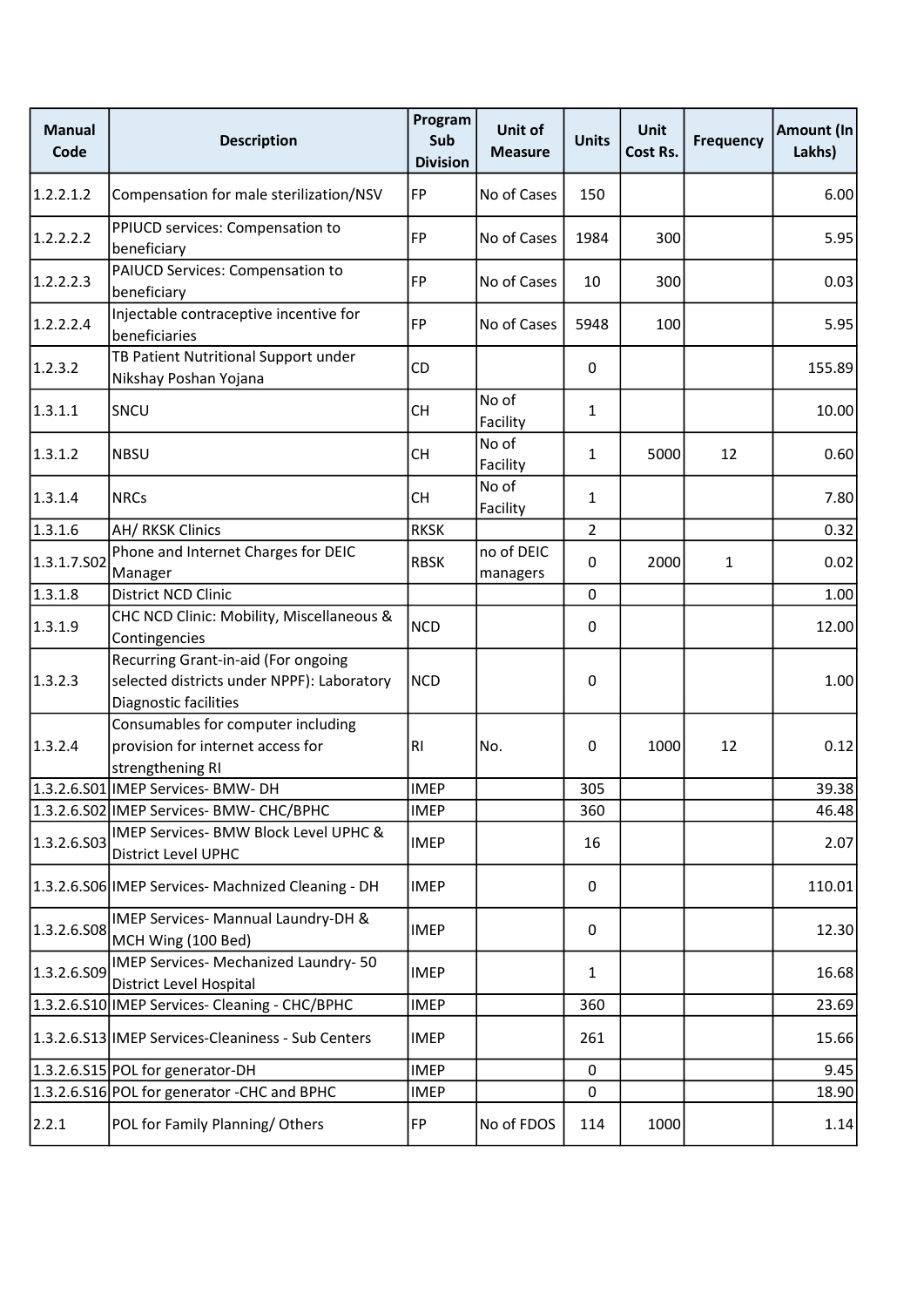| <b>Manual</b><br>Code | <b>Description</b>                                                                                                                                                                               | Program<br>Sub<br><b>Division</b> | Unit of<br><b>Measure</b>               | <b>Units</b>   | <b>Unit</b><br>Cost Rs. | <b>Frequency</b> | Amount (In<br>Lakhs) |
|-----------------------|--------------------------------------------------------------------------------------------------------------------------------------------------------------------------------------------------|-----------------------------------|-----------------------------------------|----------------|-------------------------|------------------|----------------------|
| 2.2.2                 | Mobility & Communication support for AH<br>counsellors & RKSK Coordinators                                                                                                                       | <b>RKSK</b>                       | No of<br>Councelor                      | $\overline{2}$ | 1200                    | 12               | 0.29                 |
| 2.2.3                 | Mobility support for RBSK Mobile health<br>team                                                                                                                                                  | <b>RBSK</b>                       | No of<br>vehicles                       | 20             | 33000                   | 12               | 79.20                |
| 2.2.4                 | Support for RBSK: CUG connection per<br>team and rental                                                                                                                                          | <b>RBSK</b>                       | No of teams                             | 20             | 200                     | 12               | 0.48                 |
| 2.3.1.1.2             | Monthly Village Health and Nutrition Days                                                                                                                                                        | RI                                | no of<br>sessions                       | 4194           | 100                     | $\mathbf{1}$     | 4.19                 |
| 2.3.1.10              | Mobility support for mobile health team/<br>TA/DA to vaccinators                                                                                                                                 | R <sub>l</sub>                    | No of<br>mobile<br>immunizati<br>on Van | 0              | 33000                   |                  | 5.94                 |
| 2.3.2.3               | DMHP: Targeted interventions at<br>community level Activities & interventions<br>targeted at schools, colleges, workplaces,<br>out of school adolescents, urban slums and<br>suicide prevention. | <b>NCD</b>                        |                                         | 0              |                         |                  | 6.00                 |
| 2.3.2.4               | Recurring grant for collection of eye balls by<br>eye banks and eye donation centres                                                                                                             | <b>NCD</b>                        |                                         | $\Omega$       |                         |                  | 2.00                 |
| 2.3.2.5               | Tobacco Cessation Centre (TCC): Weekly<br>FGD with the tobacco users                                                                                                                             | <b>NCD</b>                        |                                         | $\Omega$       |                         |                  | 0.52                 |
| 2.3.3.2               | Screening and free spectacles to school<br>children                                                                                                                                              | <b>NCD</b>                        |                                         | 0              |                         |                  | 4.46                 |
| 2.3.3.3               | Screening and free spectacles for near work<br>to Old Person                                                                                                                                     | <b>NCD</b>                        |                                         | $\Omega$       |                         |                  | 4.46                 |
| 2.3.3.4.1             | Coverage of Public School                                                                                                                                                                        | <b>NCD</b>                        |                                         | $\mathbf 0$    |                         |                  | 0.67                 |
| 2.3.3.4.2             | Coverage of Pvt. School                                                                                                                                                                          | NCD                               |                                         | $\mathbf 0$    |                         |                  | 2.00                 |
| 2.3.3.4.3             | Coverage of Public School in other's school<br>programme                                                                                                                                         | <b>NCD</b>                        |                                         | 0              |                         |                  | 1.33                 |
| 2.3.3.4.4             | Coverage of Pvt. School in other's school<br>programme                                                                                                                                           | <b>NCD</b>                        |                                         | 0              |                         |                  | 1.00                 |
| 2.3.3.4.5             | Sensitization campaign for college students                                                                                                                                                      | <b>NCD</b>                        |                                         | 0              |                         |                  | 2.00                 |
| 3.1.1.1.1             | JSY Incentive to ASHA                                                                                                                                                                            | MH                                | No of ASHA                              | 16800          | 600                     | $\mathbf{1}$     | 100.80               |
| 3.1.1.1.2             | ASHA incentive under MAA programme @<br>Rs 100 per ASHA for quarterly mother's<br>meeting                                                                                                        | <b>CH</b>                         | No of<br>meetings                       | 1312           | 100                     |                  | 2.62                 |
| 3.1.1.1.3.5C          | Incentive for Home Based Newborn Care<br>programme Rural                                                                                                                                         | <b>CH</b>                         | No of<br>newborn                        | 32838          | 250                     | $\mathbf{1}$     | 82.10                |
| 3.1.1.1.5             | Incentive for referral of SAM cases to NRC<br>and for follow up of discharge SAM children CH<br>from NRCs                                                                                        |                                   | No of Child                             | 860            | 150                     | $\mathbf{1}$     | 0.26                 |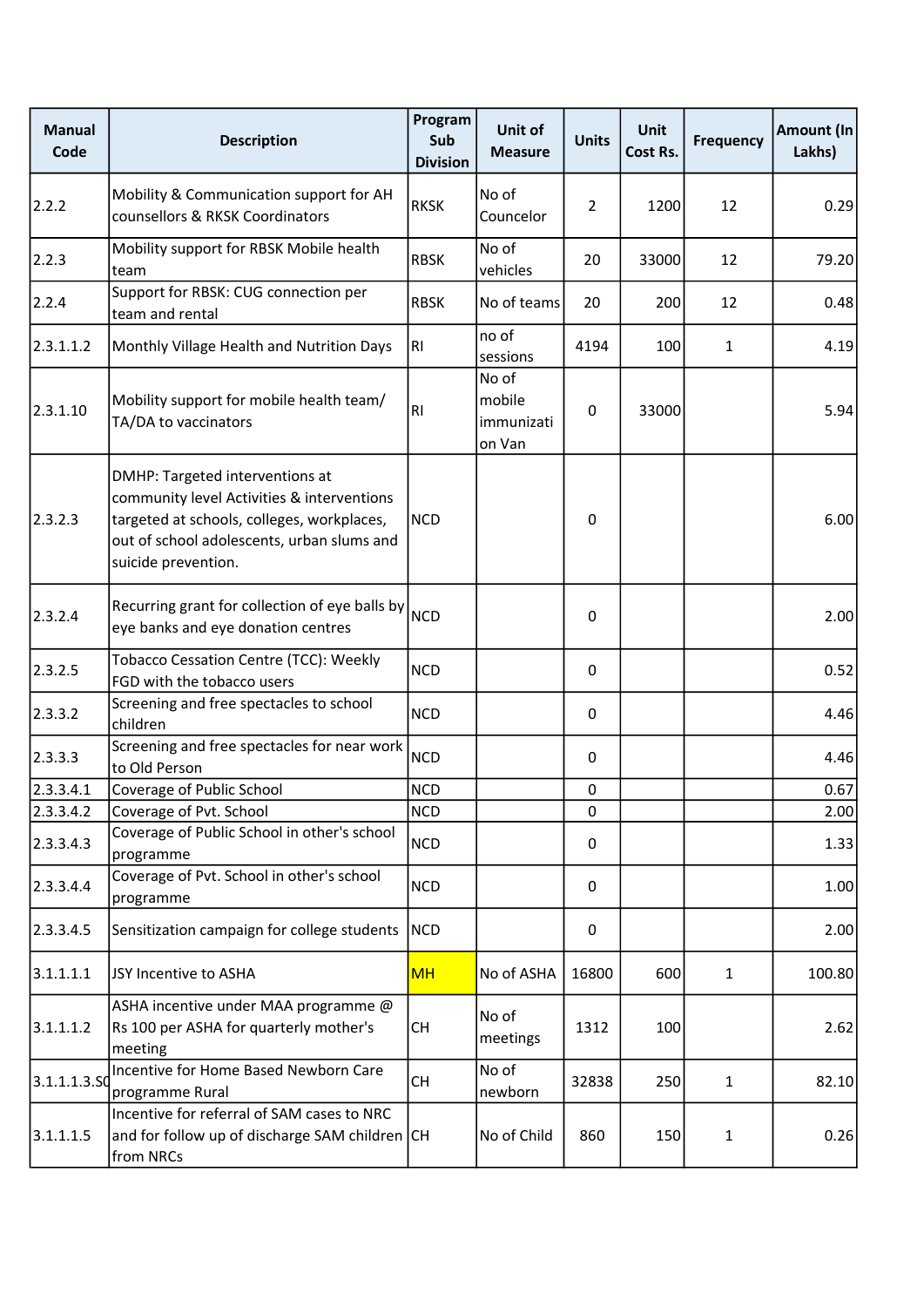| <b>Manual</b><br>Code | <b>Description</b>                                                                                                       | Program<br>Sub<br><b>Division</b> | Unit of<br><b>Measure</b>      | <b>Units</b> | <b>Unit</b><br>Cost Rs. | <b>Frequency</b> | Amount (In<br>Lakhs) |
|-----------------------|--------------------------------------------------------------------------------------------------------------------------|-----------------------------------|--------------------------------|--------------|-------------------------|------------------|----------------------|
| 3.1.1.1.6             | Incentive for National Deworming Day for<br>mobilising out of school children                                            | <b>RKSK</b>                       | No of ASHA                     | 4028         | 100                     | $\mathbf{1}$     | 4.03                 |
| 3.1.1.1.7             | Incentive for IDCF for prophylactic<br>distribution of ORS to family with under-five CH<br>children.                     |                                   | No of ASHA                     | 1312         | 100                     | $\mathbf{1}$     | 1.31                 |
| 3.1.1.1.9             | National Iron Plus Incentive for mobilizing<br>children and/or ensuring compliance and<br>reporting (6-59 months)        | <b>CH</b>                         | No of ASHA                     | 1217         | 50                      | 1                | 3.65                 |
| 3.1.1.1.11            | ASHA Incentive under Immunzation                                                                                         | RI.                               | no of<br>children              | 51709        | 225                     | $\mathbf{1}$     | 116.35               |
| 3.1.1.1.12            | Incentive to ASHA for Quaterly Visit Under<br><b>HBYC</b> program                                                        | <b>CH</b>                         | No of Child<br>/ 5 visits      | 10262        | 250                     | 1                | 25.66                |
| 3.1.1.1.13.5          | ASHA incentive for HRP identification and<br>follow up                                                                   | MH                                | No of ASHA                     | 1250         | 300                     | $\mathbf{1}$     | 3.75                 |
| 3.1.1.2.1             | ASHA Incentives under Saas Bahu<br>Sammellan                                                                             | <b>FP</b>                         | No of Saas<br>Bahu<br>Sammelan | 1009         | 100                     |                  | 1.01                 |
| 3.1.1.2.2             | ASHA Incentives under Nayi Pehl Kit                                                                                      | FP                                | No of Nayi<br>Pahel Kit        | 5148         | 100                     |                  | 5.15                 |
| 3.1.1.2.4             | ASHA PPIUCD incentive for accompanying<br>the client for PPIUCD insertion                                                | <b>FP</b>                         |                                | 1984         | 150                     |                  | 2.98                 |
| 3.1.1.2.5             | ASHA PAIUCD incentive for accompanying<br>the client for PAIUCD insertion                                                | <b>FP</b>                         |                                | 20           | 150                     |                  | 0.03                 |
|                       | ASHA incentive under ESB scheme for<br>3.1.1.2.6.Sd promoting spacing of births between 02<br>children                   | FP                                | No of Clints                   | 800          | 500                     |                  | 4.00                 |
|                       | ASHA incentive under ESB scheme for<br>3.1.1.2.6.SQ promoting spacing of 02 years after<br>marriage                      | FP                                | No of Clints                   | 800          | 500                     |                  | 4.00                 |
| 3.1.1.2.7             | ASHA incentive under ESB scheme for<br>promoting Adoption of Limiting Method<br>upto Two Children                        | FP                                | No of Clints                   | 540          | 1000                    |                  | 5.40                 |
|                       | 3.1.1.2.9.SQASHA incentive for injectable contraceptive FP                                                               |                                   | No of Cases                    | 4164         | 100                     |                  | 4.16                 |
|                       | Reimbursement of travel expenses for<br>3.1.1.2.9.SQ accompanying a women to facility for<br>medical abortion            | FP                                | No of Cases                    | 100          | 225                     |                  | 0.23                 |
|                       | Reimbursement of travel expenses for<br>3.1.1.2.9.SQ accompanying a women to facility for<br>surgical abortion (MVA/EVA) | FP                                | No of Cases                    | 100          | 150                     |                  | 0.15                 |
| 3.1.1.4.2             | ASHA Incentive for Dengue and<br>Chikungunya                                                                             |                                   |                                | 0            |                         |                  | 15.52                |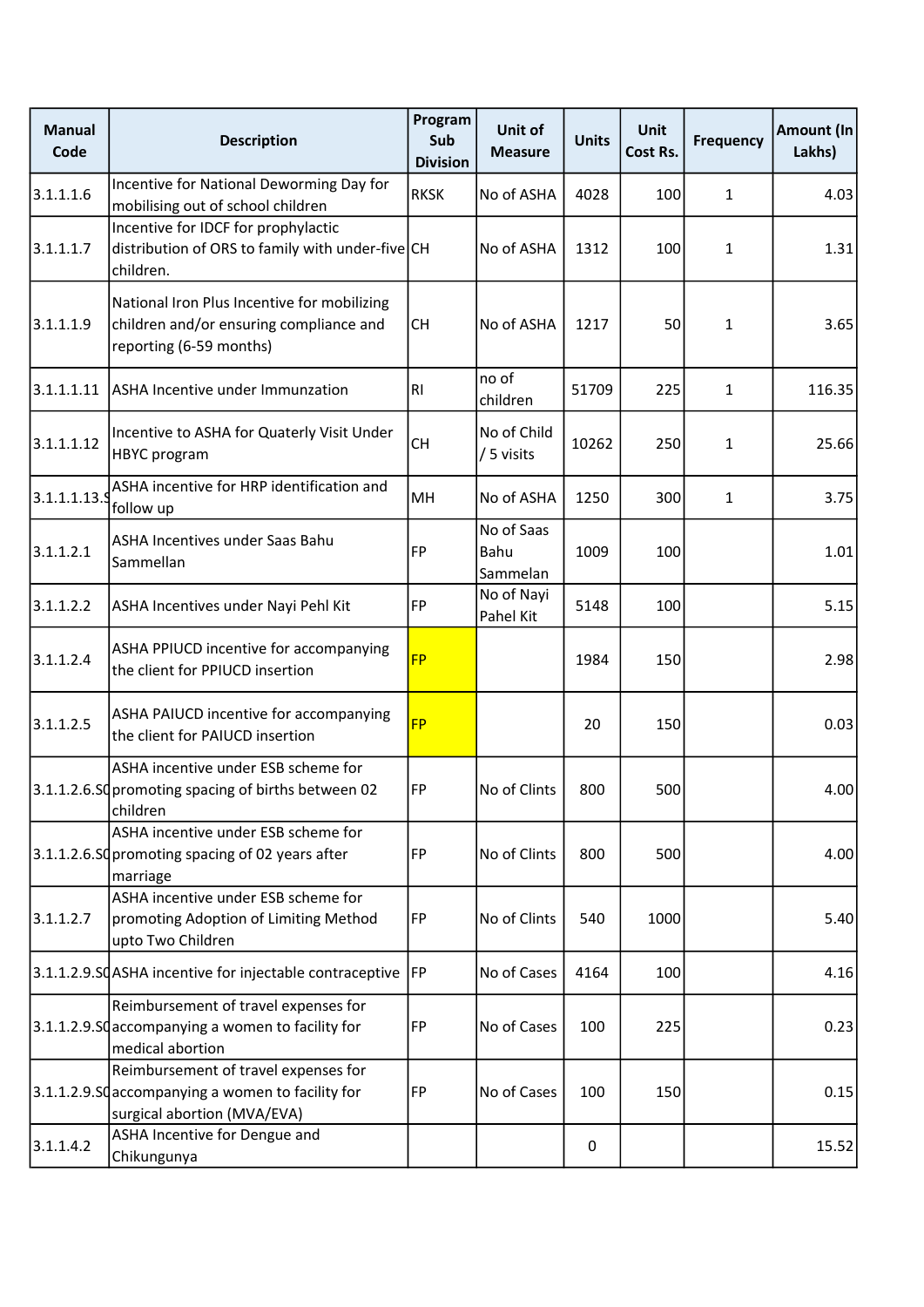| <b>Manual</b><br>Code | <b>Description</b>                                                                                         | Program<br>Sub<br><b>Division</b> | Unit of<br><b>Measure</b>      | <b>Units</b> | <b>Unit</b><br>Cost Rs. | <b>Frequency</b> | <b>Amount (In</b><br>Lakhs) |
|-----------------------|------------------------------------------------------------------------------------------------------------|-----------------------------------|--------------------------------|--------------|-------------------------|------------------|-----------------------------|
|                       | 3.1.1.4.8.1 ASHA incentive for detection of leprosy                                                        |                                   |                                | 28           |                         |                  | 0.07                        |
| 3.1.1.4.8.2           | ASHA Incentive for PB (Treatment<br>completion)                                                            |                                   |                                | 17           |                         |                  | 0.07                        |
| 3.1.1.4.8.3           | ASHA Incentive for MB (Treatment<br>completion)                                                            |                                   |                                | 11           |                         |                  | 0.07                        |
| 3.1.1.4.9             | ASHA Involvement under NLEP -<br>Sensitisation                                                             |                                   |                                | 600          |                         |                  | 0.60                        |
| 3.1.1.5.1             | ASHA Incentive under NIDDCP                                                                                |                                   |                                | $\mathbf 0$  |                         |                  | 4.66                        |
| 3.1.1.5.2.SC          | ASHA Incentive Filling of CBAC forms Under<br><b>HWC</b>                                                   | <b>CP</b>                         |                                | 0            |                         |                  | 10.00                       |
| 3.1.1.5.2.SC          | ASHA Incentive for Mobilising, Screening<br>and Follow Up Under HWC                                        | <b>CP</b>                         |                                | $\Omega$     |                         |                  | 10.00                       |
| 3.1.1.6.1             | ASHA incentives for routine activities                                                                     | <b>CP</b>                         |                                | 1552         |                         |                  | 372.48                      |
|                       | 3.1.1.6.3.SQ Incentive to ASHA Facilitator                                                                 | <b>CP</b>                         |                                | 77           |                         |                  | 4.16                        |
|                       | 3.1.1.6.3.SQ Incentive to ASHA for Health Promotion Day CP                                                 |                                   |                                | 1552         |                         |                  | 37.25                       |
|                       | 3.1.1.6.3.SQIncentive to ASHA under PMMVY                                                                  | <b>CP</b>                         |                                | 9312         |                         |                  | 9.31                        |
| 3.1.1.6.3.SC          | Incentive to ASHA Facilitator for CBAC, HRP<br>and SAM Tracking                                            | CP                                |                                | 77           |                         |                  | 11.55                       |
| 3.1.2.8.S02           | Training under HBYC TOT at District Level &<br><b>Block Level Training</b>                                 | <b>CH</b>                         | No of Batch                    | 129          |                         |                  | 53.16                       |
| 3.1.3.1               | Supervision costs by ASHA facilitators(12<br>months)                                                       | <b>CP</b>                         |                                | 77           |                         |                  | 55.44                       |
| 3.1.3.2               | Support provisions to ASHA (Uniform)                                                                       | CP                                |                                | 1629         |                         |                  | 9.77                        |
| 3.1.3.3               | Awards to ASHA's/Link workers                                                                              | CP                                |                                | $\pmb{0}$    |                         |                  | 5.59                        |
| 3.1.3.4               | Mobilization of children through ASHA or<br>other mobilizers                                               | R <sub>l</sub>                    | No of<br>session               | 33552        | 150                     | $\mathbf{1}$     | 50.33                       |
|                       | Incentive for other link workers for<br>3.1.3.5.S01 Prepration of Due List of Childrens to be<br>immunized | RI                                | No of<br>session               | 2706         | 100                     | $\mathbf{1}$     | 2.71                        |
| 3.2.1.502             | Other activities under Mission Parivar Vikas<br>: Demand Generation (Saas Bahu<br>Sammellan)               | FP                                | No of Saas<br>Bahu<br>Sammelan | 1009         | 1500                    |                  | 15.13                       |
| 3.2.3.1.1             | Treatment Supporter Honorarium (Rs 1000)                                                                   |                                   |                                | 0            |                         |                  | 31.18                       |
| 3.2.3.1.2             | Treatment Supporter Honorarium (Rs 5000)                                                                   |                                   |                                | 0            |                         |                  | 4.74                        |
| 3.2.3.1.3             | Incentive for informant (Rs 500)                                                                           |                                   |                                | 0            |                         |                  | 3.50                        |
|                       | Incentive for community<br>3.2.3.4.S01 volunteers/supervisors /LT etc undertaking<br><b>ACF</b>            |                                   |                                | 0            |                         |                  | 37.07                       |
| 3.2.5.2.1             | Dengue & Chikungunya: Vector Control,<br>environmental management & fogging<br>machine                     |                                   |                                | 0            |                         |                  | 10.61                       |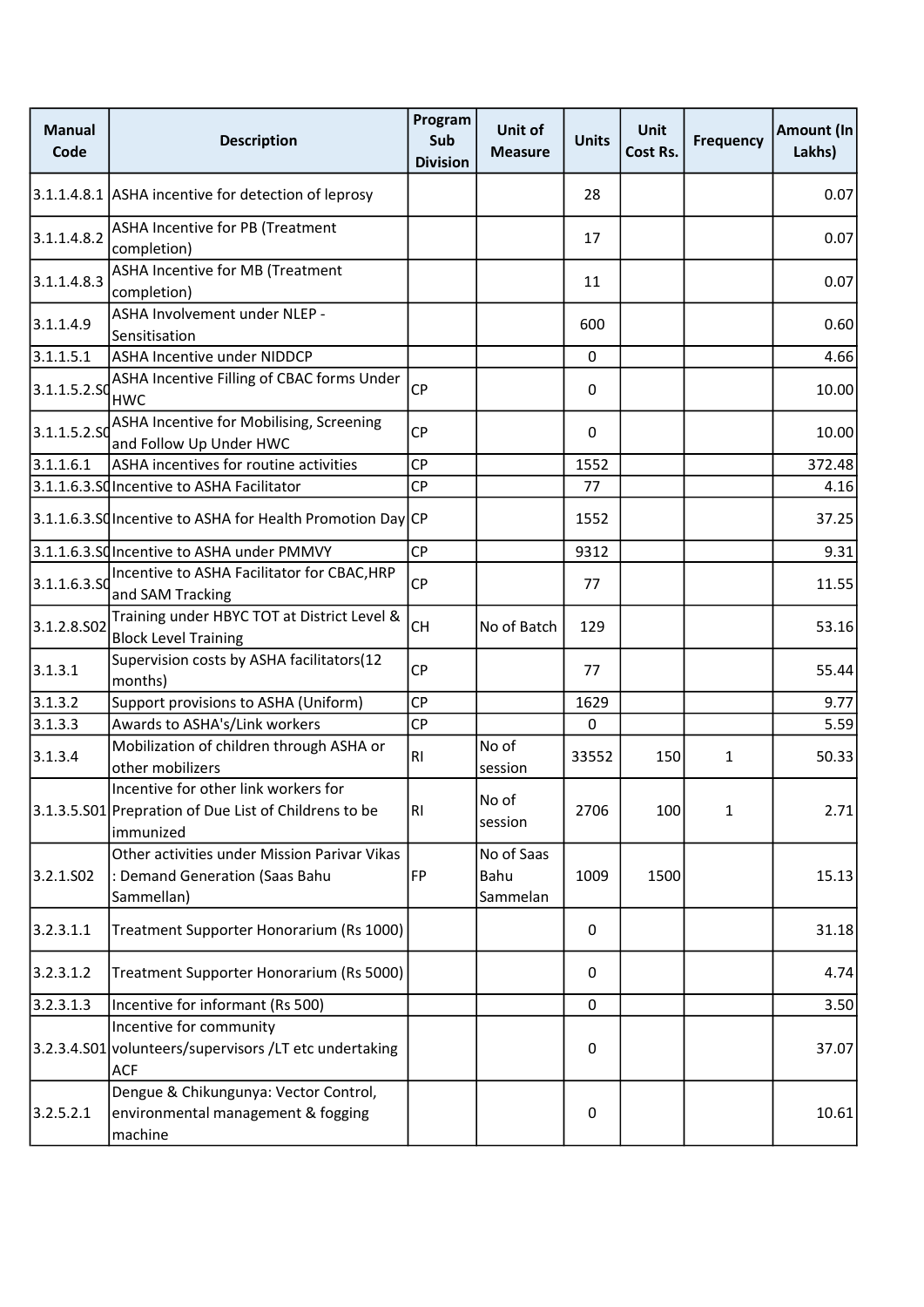| <b>Manual</b><br>Code | <b>Description</b>                                                                                                          | Program<br>Sub<br><b>Division</b> | Unit of<br><b>Measure</b>     | <b>Units</b> | <b>Unit</b><br>Cost Rs. | <b>Frequency</b> | Amount (In<br>Lakhs) |
|-----------------------|-----------------------------------------------------------------------------------------------------------------------------|-----------------------------------|-------------------------------|--------------|-------------------------|------------------|----------------------|
| 3.3.3.2               | Training of PRI's representatives/ Police<br>personnel/ Teachers/ Transport personnel/<br>NGO personnel/ other stakeholders |                                   |                               | 0            |                         |                  | 0.30                 |
| 3.3.4.501             | <b>AAA Platform</b>                                                                                                         |                                   |                               | 3915         |                         |                  | 17.62                |
| 4.1.1                 | <b>District Hospitals</b>                                                                                                   | <b>CP</b>                         |                               | 3            |                         |                  | 15.00                |
| 4.1.3                 | <b>Community Health Centers</b>                                                                                             | <b>CP</b>                         |                               | 11           |                         |                  | 27.50                |
| 4.1.4                 | <b>Primary Health Centers</b>                                                                                               | CP                                |                               | 26           |                         |                  | 22.75                |
| 4.1.5                 | <b>Sub Centers</b>                                                                                                          | <b>CP</b>                         |                               | 205          |                         |                  | 24.60                |
| 4.1.6                 | Village Health Sanitation & Nutrition<br>Committee                                                                          | <b>CP</b>                         |                               | 600          |                         |                  | 36.00                |
| 4.1.7.S01             | H&WC Additional Untied Grant-SC                                                                                             | <b>CP</b>                         |                               | $\mathbf 0$  |                         |                  | 17.70                |
| 4.1.7.S02             | H&WC Additional Untied Grant-PHC                                                                                            | <b>CP</b>                         |                               | $\pmb{0}$    |                         |                  | 10.00                |
| 5.1.1.2.8             | Infrastructure strengthening of SC to H&WC CP                                                                               |                                   |                               | 0            |                         |                  | 154.00               |
| 5.3.3                 | Blood bank/ Blood storage/ Day care centre   BLOOD<br>for hemoglobinopathies                                                | <b>CELL</b>                       |                               | 0            |                         |                  | 5.00                 |
| 5.3.9                 | Safety Pits                                                                                                                 | R <sub>l</sub>                    | No.                           | 8            | 6000                    | $\mathbf{1}$     | 0.48                 |
| 5.3.14                | Civil Works under RNTCP                                                                                                     | CD                                |                               | $\mathbf 0$  |                         |                  | 3.42                 |
| 6.1.1.1.1             | MVA / EVA for Safe Abortion services                                                                                        | <b>FP/CAC</b>                     | No of MVA/<br><b>EVA kits</b> | 20           | 3000                    |                  | 0.60                 |
| $6.1.1.2.3$ SC        | Procurement Of Equipment for Skill Lab<br>Under SAANS at District Level                                                     | <b>CH</b>                         | No of<br>Equipment            | $\mathbf{1}$ |                         |                  | 2.50                 |
| 6.1.1.2.3.50          | Procurement Of Hand held Pulse Oximeter<br>and nebulizer under SAANS at District Level                                      | <b>CH</b>                         | No of<br>Equipment            | 48           |                         |                  | 4.32                 |
| 6.1.1.3.1             | <b>NSV</b> kits                                                                                                             | FP                                |                               | 5            | 1000                    |                  | 0.05                 |
| 6.1.1.3.3             | Minilap kits                                                                                                                | FP                                | No of<br>Minilap kits         | 5            | 3000                    |                  | 0.15                 |
| 6.1.1.3.5             | <b>PPIUCD</b> forceps                                                                                                       | FP                                | No of Kallys<br>forceps       | 7            | 1000                    |                  | 0.07                 |
| 6.1.1.5.1             | Equipment for Mobile health teams                                                                                           | <b>RBSK</b>                       | No of teams                   | 20           | 5000                    | $\mathbf{1}$     | 1.00                 |
| 6.1.1.15.2            | Equipment for IHIP                                                                                                          |                                   |                               | 0            |                         |                  | 0.45                 |
| 6.1.1.17.1            | Equipments                                                                                                                  |                                   |                               | 0            |                         |                  | 0.05                 |
| 6.1.1.18.1            | Procurement of Equipment                                                                                                    |                                   |                               | 0            |                         |                  | 2.50                 |
| 6.1.1.19.3            | Grant-in-aid for Vision Centre (PHC) (Govt.)                                                                                |                                   |                               | 0            |                         |                  | 1.00                 |
| 6.1.1.21.1            | Recurring GIA: Machinery & Equipment for<br><b>DH</b>                                                                       |                                   |                               | 0            |                         |                  | 1.50                 |
| 6.1.1.21.4            | Non-recurring GIA: Machinery & Equipment<br>for CHC                                                                         |                                   |                               | 0            |                         |                  | 2.50                 |
| 6.1.2.3.1             | <b>MCR</b>                                                                                                                  |                                   |                               | 100          |                         |                  | 0.40                 |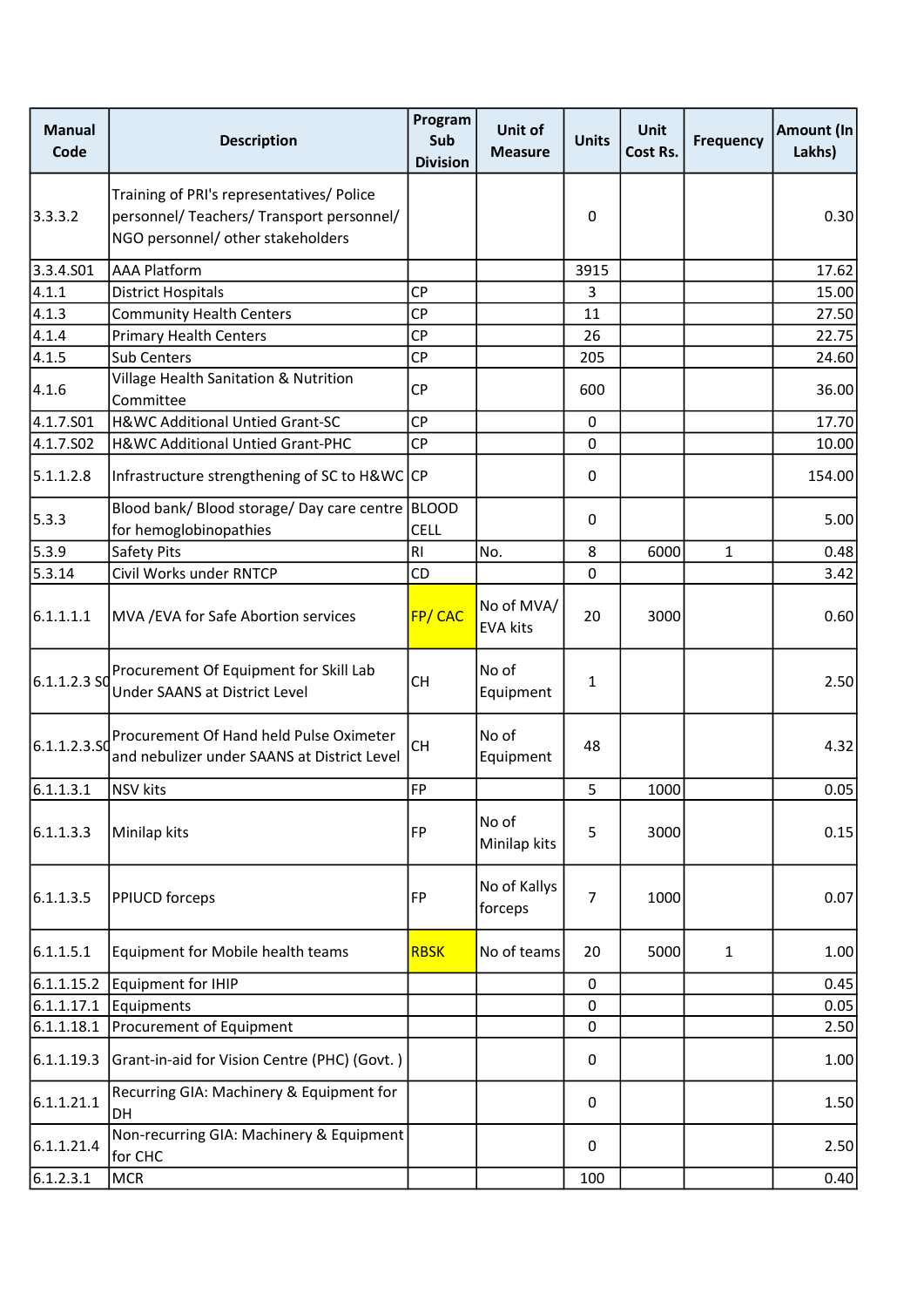| <b>Manual</b><br>Code | <b>Description</b>                                                           | Program<br>Sub<br><b>Division</b> | Unit of<br><b>Measure</b> | <b>Units</b> | Unit<br>Cost Rs. | <b>Frequency</b> | <b>Amount (In</b><br>Lakhs) |
|-----------------------|------------------------------------------------------------------------------|-----------------------------------|---------------------------|--------------|------------------|------------------|-----------------------------|
| 6.1.2.3.2             | Aids/Appliance                                                               |                                   |                           | 0            |                  |                  | 0.17                        |
| 6.1.2.5.1             | Tablets; software for H&WC and ANM/<br><b>MPW</b>                            | <b>CP</b>                         |                           | 0            |                  |                  | 1.00                        |
| 6.1.3.1.3             | <b>Equipment Maintenance</b>                                                 |                                   |                           | 0            |                  |                  | 1.47                        |
| 6.2.1.2               | Drugs for Safe Abortion (MMA)                                                | FP/CAC                            | No of<br><b>Tablets</b>   | 300          |                  |                  | 0.04                        |
| 6.2.1.7.5.50          | Drugs & Consumables Normal Delivery L1<br>Facility                           | MH                                | No of<br>benificieries    | 1900         | 100              |                  | 0.38                        |
| 6.2.1.7.5.50          | Drugs & Consumables Normal Delivery L2<br>Facility                           | MH                                | No of<br>benificieries    | 17000        | 200              | 1                | 6.80                        |
| 6.2.1.7.5.SO          | Drugs & Consumables Normal Delivery L3<br>Facility                           | MH                                | No of<br>benificieries    | 8100         | 300              | 1                | 6.48                        |
| 6.2.1.7.5.50          | Drugs & Consumables Caesarean Delivery<br>L3 Facility                        | MH                                | No of<br>benificieries    | 500          | 1800             | 1                | 1.80                        |
| 6.2.1.7.5.SO          | Drugs & Consumables Safe Dilivery Kit for<br>HIV infected Pregnant Women     | MH                                | No of<br>benificieries    | 55           | 1500             | 1                | 0.83                        |
| 6.2.2.9               | AEFI kit under RI Program                                                    | <b>RI</b>                         | No.                       | 60           | 200              | $\mathbf{1}$     | 0.12                        |
| 6.2.3.1               | Nayi Pehl Kit                                                                | <b>FP</b>                         | No of Nayi<br>Pahel Kit   | 5148         | 220              |                  | 11.33                       |
| 6.2.5.1               | Medicine for Mobile health team                                              | <b>RBSK</b>                       | No of teams               | 20           | 5000             | 1                | 1.00                        |
| 6.2.6.4               | Replenishment of ASHA HBNC kits                                              | CP                                |                           | 1584         |                  |                  | 2.38                        |
| 6.2.8.1               | Red/Black plastic bags et                                                    | R <sub>l</sub>                    | No of<br>session          | 41940        | 10               | 1                | 4.19                        |
| 6.2.8.2               | Bleach/Hypochlorite solution/ Twin bucket<br>and hub cutter                  | <b>RI</b>                         |                           | 17           |                  |                  | 0.26                        |
| 6.2.9.1               | AYUSH drugs for DH / CHC / PHC                                               | AYUSH                             |                           | 23           |                  |                  | 11.50                       |
| 6.2.12.1              | Chloroquine phosphate tablets                                                |                                   |                           | $\mathbf 0$  |                  |                  | 0.15                        |
| 6.2.12.2              | Primaquine tablets 2.5 mg                                                    |                                   |                           | 0            |                  |                  | 0.08                        |
| 6.2.12.3              | Primaquine tablets 7.5 mg                                                    |                                   |                           | 0            |                  |                  | 0.15                        |
| 6.2.12.10             | Pyrethrum extract 2% for spare spray                                         |                                   |                           | $\pmb{0}$    |                  |                  | 2.72                        |
| 6.2.13.1              | Supportive drugs, lab. Reagents                                              |                                   |                           | $\mathbf{0}$ |                  |                  | 0.68                        |
| 6.2.14.1              | <b>Laboratory Materials</b>                                                  |                                   |                           | 0            |                  |                  | 18.08                       |
| 6.2.14.2              | Procurement of Drugs<br>Assistance for                                       |                                   |                           | 0            |                  |                  | 9.35                        |
| 6.2.15.1              | consumables/drugs/medicines to the<br>Govt./District Hospital for Cat sx etc | <b>NCD</b>                        |                           | 0            |                  |                  | 13.07                       |
| 6.2.18.1              | Procurement of medicine & consumables<br>for TCC under NTCP                  |                                   |                           | 0            |                  |                  | 2.00                        |
| 6.2.19.1              | Drugs & supplies for District NCD Clinic                                     |                                   |                           | 0            |                  |                  | 12.00                       |
| 6.2.19.3              | Drugs & supplies for CHC NCD Clinic                                          |                                   |                           | $\pmb{0}$    |                  |                  | 24.00                       |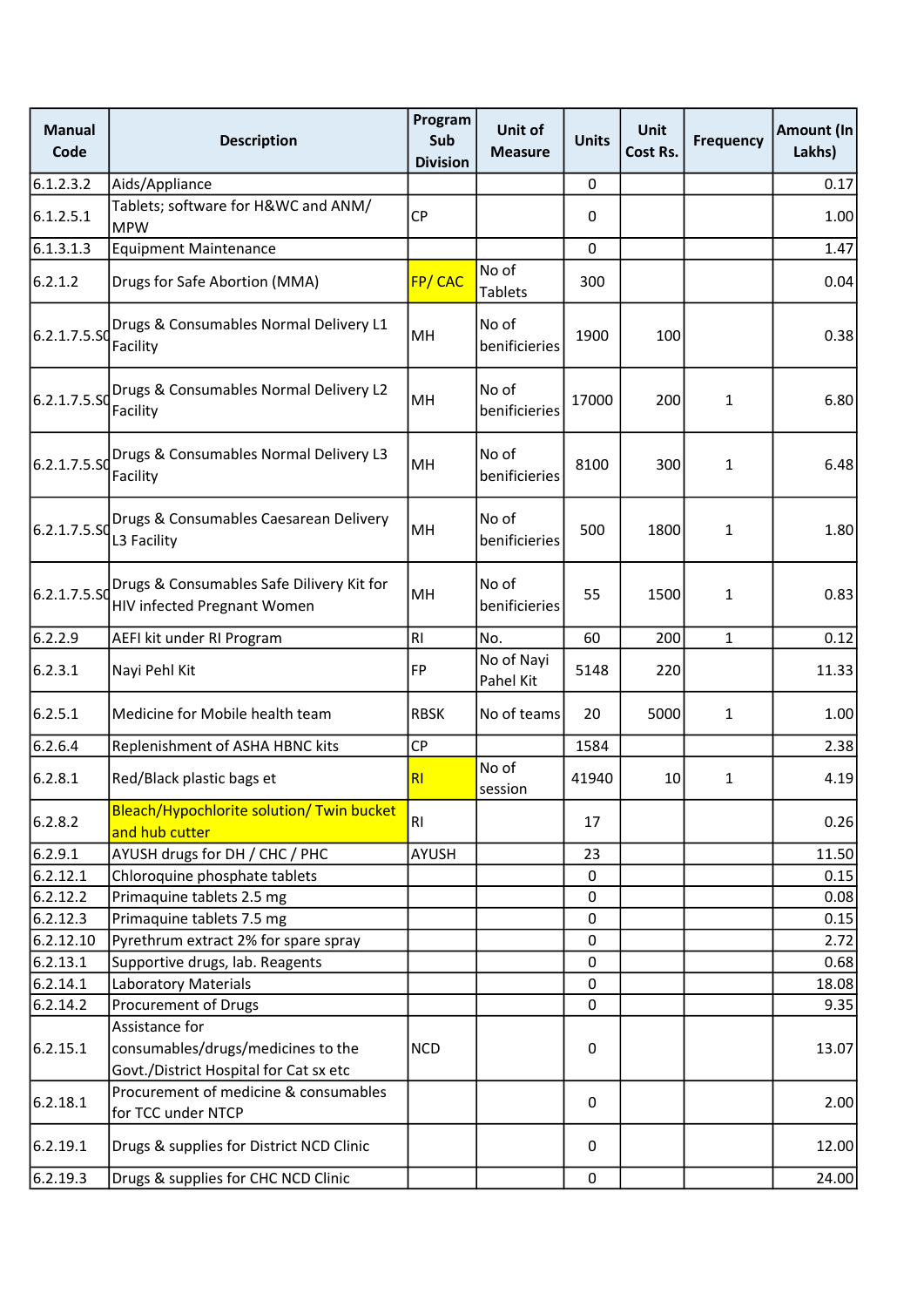| <b>Manual</b><br>Code | <b>Description</b>                                                                                   | Program<br>Sub<br><b>Division</b> | Unit of<br><b>Measure</b> | <b>Units</b> | <b>Unit</b><br>Cost Rs. | <b>Frequency</b> | Amount (In<br>Lakhs) |
|-----------------------|------------------------------------------------------------------------------------------------------|-----------------------------------|---------------------------|--------------|-------------------------|------------------|----------------------|
| 6.2.19.4              | Drugs & supplies for PHC level                                                                       |                                   |                           | 0            |                         |                  | 9.25                 |
| 6.2.19.5              | Drugs & supplies for Sub-Centre level                                                                |                                   |                           | $\mathbf 0$  |                         |                  | 32.63                |
| 6.2.22.1              | Cost of Lab recurring expences for H & WC                                                            | <b>CP</b>                         |                           | 0            |                         |                  | 23.70                |
| 6.3.1                 | <b>Drugs for Palliative Care</b>                                                                     |                                   |                           | 0            |                         |                  | 5.00                 |
| 6.4.3.501             | Free Diagnostics for Pregnant women under<br>JSSK - USG on PPP for PMSMA                             | MH                                | No of USG                 | 1100         | 300                     | $\mathbf{1}$     | 3.30                 |
| 6.4.3.502             | Free Diagnostics for Pregnant women under<br>JSSK- AVD for for HIV & Syphilis at VHNDs               | MH                                | No of AVD                 | 261          | 25                      | 1                | 6.79                 |
| 6.4.3.503             | Free Diagnostics for Pregnant women under<br>JSSK-MH                                                 | <b>MH</b>                         | No of<br>benificieries    | 55500        | 200                     | $\mathbf{1}$     | 17.76                |
| 6.4.4                 | Free Diagnostics for Sick infants under JSSK                                                         | <b>CH</b>                         | No of units               | 1            |                         |                  | 1.20                 |
| 7.5.2                 | Any Other                                                                                            |                                   |                           | 0            |                         |                  | 6.24                 |
| 8.1.1.1               | <b>ANMs</b>                                                                                          | MH                                |                           | 108          |                         |                  | 236.42               |
|                       | 8.1.1.2.S05 Staff Nurses-MH                                                                          | MH                                |                           | 59           |                         |                  | 190.55               |
|                       | 8.1.1.2.S11 Staff Nurse - HWC                                                                        | CP                                |                           | 0            |                         |                  | 34.85                |
|                       | 8.1.1.5.S02 Laboratory Technicians -HR                                                               |                                   |                           | 6            |                         |                  | 15.31                |
|                       | 8.1.1.5.S03 Laboratory Technicians -NPPCF                                                            |                                   |                           | 0            |                         |                  | 1.90                 |
|                       | 8.1.1.5.S04 Laboratory Technicians -RNTCP                                                            |                                   |                           | 0            |                         |                  | 39.29                |
|                       | 8.1.1.6.S05 OT Technician                                                                            | <b>MH</b>                         |                           | 4            |                         |                  | 8.64                 |
|                       | 8.1.1.8.S02 Pharmacist-DH Strengthening                                                              | <b>HS</b>                         |                           | 0            |                         |                  | 3.24                 |
| 8.1.1.9               | Radiographer/X-ray technician                                                                        |                                   |                           | 3            |                         |                  | 7.60                 |
| 8.1.1.12              | Others (Para Medical Worker)-NLEP                                                                    | CD                                |                           | 0            |                         |                  | 3.09                 |
|                       | 8.1.2.1.S04 Obstetricians and Gynaecologists -MH                                                     | MH                                |                           | 3            |                         |                  | 43.20                |
|                       | 8.1.2.1.S05 Obstetricians and Gynaecologists - UPHSSP                                                | HS                                |                           | 0            |                         |                  | 12.60                |
|                       | 8.1.2.2.S04 Paediatricians-DH Strengthening                                                          | HS                                |                           | 0            |                         |                  | 12.00                |
|                       | 8.1.2.3.S05 Anaesthetists - MH                                                                       | MH                                |                           | $\mathbf{1}$ |                         |                  | 14.40                |
|                       | 8.1.2.4.S01 Surgeons- UPHSSP                                                                         | <b>HS</b>                         |                           | 0            |                         |                  | 12.60                |
|                       | 8.1.2.5.S04 Radiologists-UPHSSP                                                                      | <b>HS</b>                         |                           | 0            |                         |                  | 13.23                |
|                       | 8.1.2.6.S04 Pathologists/ Haemotologists- UPHSSP                                                     | <b>HS</b>                         |                           | 0            |                         |                  | 12.60                |
| 8.1.3.1.501           | Physician/Consultant Medicine-DH<br>Strengthening                                                    | <b>HS</b>                         |                           | 0            |                         |                  | 24.00                |
|                       | 8.1.3.3.S02 Orthopaedics - UPHSSP                                                                    | <b>HS</b>                         |                           | 0            |                         |                  | 13.86                |
|                       | 8.1.3.4.S02 ENT-UPHSSP                                                                               | <b>HS</b>                         |                           | 0            |                         |                  | 12.60                |
| 8.1.3.6               | Dermatologists                                                                                       | <b>HS</b>                         |                           | 0            |                         |                  | 12.60                |
|                       | FRU Operationalization for Gynae &<br>8.1.3.10.S0 anesthetist specialist on call from govt<br>sector | MH                                | No of C-<br>section       | 8            | 3000                    | $\mathbf{1}$     | 0.24                 |
| 8.1.3.10.S0           | FRU Operationalization Gynecologists<br>specialist on call from pvt sector                           | MH                                | No of C-<br>section       | 4            | 4500                    | $\mathbf{1}$     | 0.18                 |
| 8.1.3.10.50           | FRU Operationalization anesthetist<br>specialist on call for from pvt sector                         | MH                                | No of C-<br>section       | 4            | 3000                    | $\mathbf{1}$     | 0.12                 |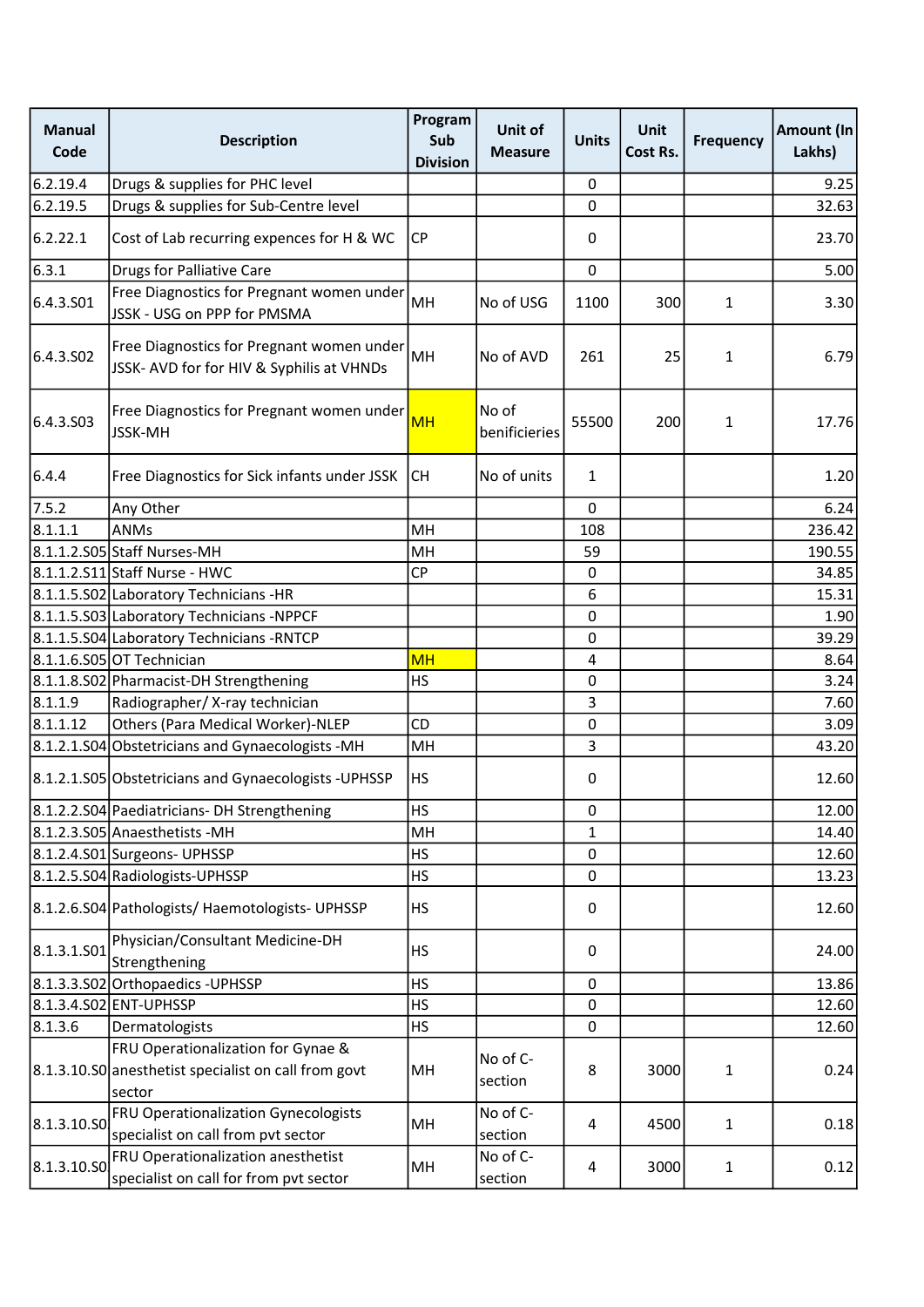| <b>Manual</b><br>Code | <b>Description</b>                                         | Program<br>Sub<br><b>Division</b> | Unit of<br><b>Measure</b> | <b>Units</b>   | <b>Unit</b><br>Cost Rs. | <b>Frequency</b> | Amount (In<br>Lakhs) |
|-----------------------|------------------------------------------------------------|-----------------------------------|---------------------------|----------------|-------------------------|------------------|----------------------|
|                       | 8.1.4.1.S01 Dental Surgeons-DH & CHC                       |                                   |                           | 4              |                         |                  | 26.97                |
| 8.1.5.S02             | Medical Officers -DH Strengthening                         | <b>HS</b>                         |                           | 0              |                         |                  | 14.40                |
| 8.1.5.503             | Medical Officers - MH                                      | MH                                |                           | $\overline{2}$ |                         |                  | 16.38                |
| 8.1.5.504             | Medical Officers - UPHSSP                                  | <b>HS</b>                         |                           | 0              |                         |                  | 7.56                 |
| 8.1.6.1               | <b>AYUSH MOs</b>                                           | <b>AYUSH</b>                      |                           | 24             |                         |                  | 113.39               |
| 8.1.6.2               | Pharmacist - AYUSH                                         | <b>AYUSH</b>                      |                           | $\overline{7}$ |                         |                  | 14.56                |
| 8.1.7.1.1             | MOs-AYUSH                                                  | <b>RBSK</b>                       |                           | 36             |                         |                  | 131.04               |
|                       | 8.1.7.1.2.SQMOs- MBBS                                      | <b>RBSK</b>                       |                           | $\mathbf{1}$   |                         |                  | 6.99                 |
|                       | 8.1.7.1.2.SCMOs-Dental MO/BDS                              | <b>RBSK</b>                       |                           | 3              |                         |                  | 20.39                |
| 8.1.7.1.3             | Staff Nurse                                                | <b>RBSK</b>                       |                           | 14             |                         |                  | 44.85                |
| 8.1.7.1.4             | <b>ANM</b>                                                 | <b>RBSK</b>                       |                           | 6              |                         |                  | 4.25                 |
|                       | 8.1.7.1.5.SC Para Medical Worker                           | <b>RBSK</b>                       |                           | 20             |                         |                  | 46.14                |
| 8.1.8.1               | <b>Medical Officers</b>                                    | <b>CH</b>                         |                           | 1              |                         |                  | 5.40                 |
| 8.1.8.2               | <b>Staff Nurse</b>                                         | <b>CH</b>                         |                           | 4              |                         |                  | 12.79                |
| 8.1.8.3               | Cook cum caretaker                                         | <b>CH</b>                         |                           | $\overline{2}$ |                         |                  | 2.60                 |
| 8.1.8.5               | Feeding demonstrator for NRC                               | <b>CH</b>                         |                           | 1              |                         |                  | 3.04                 |
| 8.1.9.1               | Paediatrician                                              | <b>CH</b>                         |                           | 3              |                         |                  | 66.00                |
|                       | 8.1.9.3.S01 Staff Nurse - SNCU/KMC                         | <b>CH</b>                         |                           | 12             |                         |                  | 37.61                |
|                       | 8.1.9.3.S02 Staff Nurse -NBSU                              | <b>CH</b>                         |                           | 3              |                         |                  | 8.70                 |
| 8.1.9.6.S02           | Others- SNCU Staff (Ward Aaya/ Cleaner/<br>Security Guard) | <b>CH</b>                         |                           | 9              |                         |                  | 12.43                |
|                       | 8.1.9.6.S03 Others- SNCU Staff DEO                         | <b>CH</b>                         |                           | $\mathbf{1}$   |                         |                  | 2.14                 |
|                       | 8.1.10.3.S0 Staff Nurses - DH Strengthening                | <b>HS</b>                         |                           | 0              |                         |                  | 37.80                |
|                       | 8.1.10.3.S0 Staff Nurses Incharge - DH Strengthening       | <b>HS</b>                         |                           | 0              |                         |                  | 2.88                 |
| 8.1.12.1              | Mid-level Service Provider                                 | <b>CP</b>                         |                           | 0              |                         |                  | 163.65               |
| 8.1.12.2              | Performance incentive for Mid-level service<br>providers   | <b>CP</b>                         |                           | 0              |                         |                  | 99.00                |
|                       | 8.1.13.1.SO Counsellor - RKSK                              | <b>RKSK</b>                       |                           | $\overline{2}$ |                         |                  | 5.13                 |
|                       | 8.1.13.1.S0 Counsellor - RMNCHA-FW                         | <b>FP</b>                         | No of<br>Councelor        | $\overline{2}$ |                         |                  | 4.10                 |
| 8.1.13.5              | Audiometrician/ Audiologist-NCD-NPPCD                      | <b>NCD</b>                        |                           | 0              |                         |                  | 2.70                 |
| 8.1.13.10             | TBHV-CD-RNTCP                                              | CD                                |                           | $\Omega$       |                         |                  | 22.43                |
| 8.1.13.18             | Audiometrics Asstt.NCD-NPPCD                               | <b>NCD</b>                        |                           | 0              |                         |                  | 2.13                 |
| 8.1.13.19             | Instructor for Hearing Imapired Children-<br>NCD-NPPCD     | <b>NCD</b>                        |                           | 0              |                         |                  | 2.13                 |
|                       | 8.1.13.22.S Lab Technician UPHSSP                          | <b>DHS</b>                        |                           | 0              |                         |                  | 2.17                 |
|                       | 8.1.13.22.SOptometrist UPHSSP                              | <b>DHS</b>                        |                           | 0              |                         |                  | 2.17                 |
|                       | 8.1.13.22.SOT Technician UPHSSP                            | <b>DHS</b>                        |                           | 0              |                         |                  | 6.52                 |
|                       | 8.1.13.22.S Rogi Sahayata Kendra Manager                   | QA                                |                           | 3              |                         |                  | 8.05                 |
|                       | 8.1.13.22.S Staff Nurse UPHSSP                             | <b>DHS</b>                        |                           | 0              |                         |                  | 76.75                |
|                       | 8.1.13.22.S X-Ray Technician UPHSSP                        | <b>DHS</b>                        |                           | 0              |                         |                  | 4.35                 |
|                       | 8.1.13.22.S Physiotherapist UPHSSP                         | <b>DHS</b>                        |                           | 0              |                         |                  | 2.59                 |
|                       | 8.1.13.22.S Rogi Sahayata Kendra Operator                  | QA                                |                           | 3              |                         |                  | 4.38                 |
|                       | 8.1.13.22.S Ward Aaya/Boy UPHSSP                           | <b>DHS</b>                        |                           | 0              |                         |                  | 19.67                |
|                       | 8.1.13.22.S ECG Technician UPHSSP                          | <b>DHS</b>                        |                           | 0              |                         |                  | 2.17                 |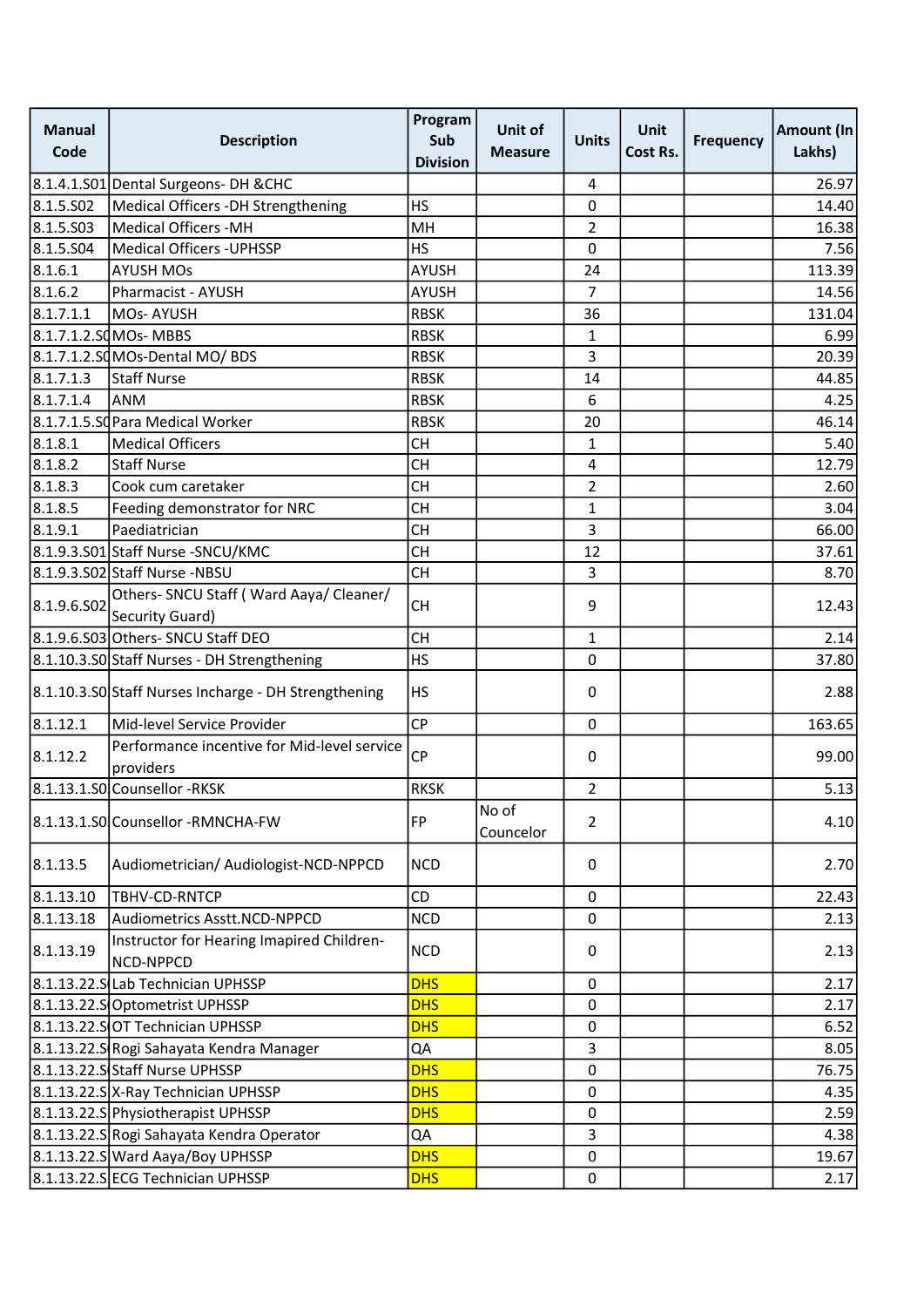| <b>Manual</b><br>Code | <b>Description</b>                                                                                        | Program<br>Sub<br><b>Division</b> | Unit of<br><b>Measure</b> | <b>Units</b>   | <b>Unit</b><br>Cost Rs. | <b>Frequency</b> | <b>Amount (In</b><br>Lakhs) |
|-----------------------|-----------------------------------------------------------------------------------------------------------|-----------------------------------|---------------------------|----------------|-------------------------|------------------|-----------------------------|
|                       | 8.1.13.22.S CSSD Technician UPHSSP                                                                        | <b>DHS</b>                        |                           | $\pmb{0}$      |                         |                  | 2.17                        |
|                       | 8.1.16.2.SO Cold Chain Handlers                                                                           | R <sub>l</sub>                    |                           | $\mathbf 0$    |                         |                  | 2.01                        |
|                       | 8.1.16.6.SO Data Entry Operator CD-RCP                                                                    | CD                                |                           | 0              |                         |                  | 0.25                        |
|                       | 8.1.16.7.SO Cleaner - NRC                                                                                 | <b>CH</b>                         |                           | 1              |                         |                  | 1.44                        |
| 8.4.7                 | Incentive to provider for PPIUCD services<br>@Rs 150 per PPIUCD insertion                                 | <b>FP</b>                         | No of Clints              | 1984           | 150                     |                  | 2.98                        |
| 8.4.8                 | Incentive to provider for PAIUCD Services<br>@Rs 150 per PAIUCD insertion                                 | <b>FP</b>                         | No of Clints              | 20             | 150                     |                  | 0.03                        |
| 8.4.9                 | Team based incentives for Health &<br>Wellness Centers (H&WC Sub Center)                                  | <b>CP</b>                         |                           | 0              |                         |                  | 72.60                       |
| 8.4.10                | Team based incentives for Health &<br>Wellness Centers (H&WC PHC)                                         | CP                                |                           | 0              |                         |                  | 27.20                       |
|                       | 8.4.12.S01   HRP identification and follow up for ANM                                                     | MH                                | No of HRP                 | 1250           | 200                     | $\mathbf{1}$     | 2.50                        |
| 8.4.12.S03            | Performance based Incentives to RMNCHA<br><b>Counselors in Family Planning</b>                            | <b>FP</b>                         | No of Clints              | 168            | 50                      |                  | 0.08                        |
|                       | 8.4.12.504 RI Cold chain handlers incentive                                                               | R <sub>l</sub>                    | No                        | 16             | 2400                    | 12               | 4.61                        |
| 9.1.6.1               | Development/ translation and duplication<br>of training materials                                         | <b>CH</b>                         | No of<br>Module           | 540            | 100                     | $\mathbf{1}$     | 0.54                        |
| 9.2.3.S03             | Incentive for Program Coordination to (HoD IMH                                                            |                                   |                           | $\mathbf 0$    |                         |                  |                             |
|                       | 9.5.2.2.S01 State and District Lanch of SAANS                                                             | <b>CH</b>                         | No.                       | 1              |                         |                  | 0.50                        |
| 9.5.2.2.SO2           | State and District Planning and Review<br>Meeting of SAANS                                                | <b>CH</b>                         | No.                       | $\mathbf{1}$   |                         |                  | 0.20                        |
| 9.5.2.19              | Orientation on National Deworming Day                                                                     | <b>RKSK</b>                       |                           | $\overline{2}$ |                         |                  | 2.80                        |
|                       | 9.5.2.24.S0 District Training of SAANS                                                                    | CH                                |                           | 10             |                         |                  | 3.32                        |
|                       | 9.5.2.25.S0 One day Orientation Training for IDCF                                                         | СH                                | No of<br>district         | 1              | 150000                  | 1                | 1.50                        |
| 9.5.3.1.S01           | Qtr.Review/orientation meeting at Block<br>Level for ANM of 57 MPV Districts                              | <b>FP</b>                         | No of<br>Meetings         | 10             | 3000                    |                  | 1.20                        |
|                       | Qtr.Review/orientation meeting of<br>9.5.3.1.S02 ASHA/ANM OF 20 Urban District at Districts FP<br>Level   |                                   | No of<br>Meetings         | 28             | 2500                    |                  | 0.70                        |
|                       | District Level One Day Orientation of newly<br>9.5.3.1.S03 recruited ANM/SN ON Family Planning<br>Schemes | FP                                | No of<br>Meetings         | 1              | 3000                    |                  | 0.03                        |
|                       | 9.5.3.2.S02 District Level Dissemination Workshop                                                         | FP                                | No of<br>workshops        | $\mathbf{1}$   | 10000                   |                  | 0.10                        |
| 9.5.3.22              | Training of Medical officers (Injectible<br><b>Contraceptive Trainings)</b>                               | <b>FP</b>                         | No of<br><b>Batches</b>   | 1              | 22800                   |                  | 0.23                        |
| 9.5.3.23              | Training of AYUSH doctors (Injectible<br>Contraceptive Trainings)                                         | <b>FP</b>                         | No of<br><b>Batches</b>   | $\mathbf{1}$   | 22800                   |                  | 0.23                        |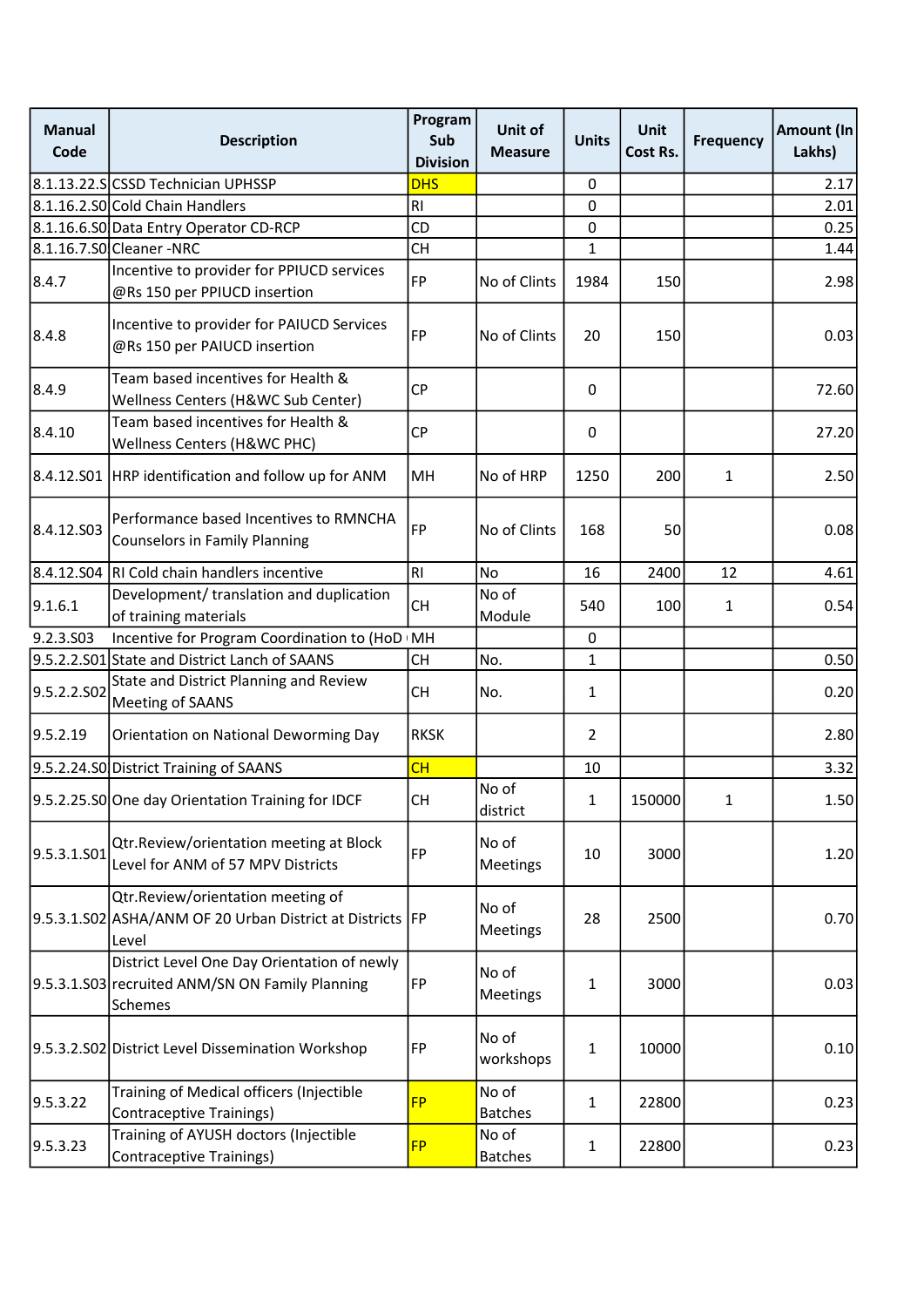| <b>Manual</b><br>Code | <b>Description</b>                                                                   | Program<br>Sub<br><b>Division</b> | Unit of<br><b>Measure</b> | <b>Units</b> | <b>Unit</b><br>Cost Rs. | <b>Frequency</b> | Amount (In<br>Lakhs) |
|-----------------------|--------------------------------------------------------------------------------------|-----------------------------------|---------------------------|--------------|-------------------------|------------------|----------------------|
| 9.5.3.24              | Training of Nurses (Staff Nurse/LHV/ANM)<br>(Injectible Contraceptive Trainings)     | FP                                | No of<br><b>Batches</b>   | 8            | 35800                   |                  | 2.86                 |
| 9.5.4.10              | <b>WIFS trainings (Block)</b>                                                        | <b>RKSK</b>                       | No of Batch               | 11           | 3000                    | $\mathbf{1}$     | 0.33                 |
| 9.5.4.13.3            | Any other (please specify) Anemia Free<br>Adolcent event at Inter Collages           | <b>RKSK</b>                       | No of event               | 22           | 5000                    | $\mathbf{1}$     | 1.10                 |
| 9.5.5.1               | RBSK Training -Training of Mobile health<br>team - technical and managerial (5 days) | <b>RBSK</b>                       | No of batch               | 3            | 15450                   | 1                | 0.46                 |
| 9.5.6.1               | Blood Bank/Blood Storage Unit (BSU)<br>Training                                      | <b>BLOOD</b><br><b>CELL</b>       |                           | 0            |                         |                  | 0.15                 |
|                       | 9.5.10.1.S0 Training under Immunisation-Data Handler                                 | RI                                |                           | 0            |                         |                  | 0.07                 |
|                       | 9.5.10.1.S0 Training under Immunisation-CCH                                          | <b>RI</b>                         |                           | $\mathbf 0$  |                         |                  | 0.52                 |
| 9.5.12.1              | Training / Capacity Building (Malaria)                                               | CD                                |                           | 0            |                         |                  | 1.05                 |
| 9.5.14.1              | <b>Trainings under RNTCP</b>                                                         | CD                                |                           | 0            |                         |                  | 3.12                 |
| 9.5.14.2              | <b>CME</b> (Medical Colleges)                                                        | <b>CD</b>                         |                           | 0            |                         |                  | 3.20                 |
| 9.5.17.1              | Training of doctors and staff at DH Level<br>under NPHCE                             | <b>NCD</b>                        |                           | 0            |                         |                  | 0.80                 |
| 9.5.18.1.1            | Orientation of Stakeholder organizations                                             | <b>NCD</b>                        |                           | 0            |                         |                  | 0.40                 |
| 9.5.18.1.2            | Training of Health Professionals                                                     | <b>NCD</b>                        |                           | 0            |                         |                  | 0.40                 |
| 9.5.18.1.3            | <b>Orientation of Law Enforcers</b>                                                  | <b>NCD</b>                        |                           | 0            |                         |                  | 0.60                 |
| 9.5.18.1.4            | Other Trainings/Orientations - sessions<br>incorporated in other's training          | <b>NCD</b>                        |                           | 0            |                         |                  | 1.30                 |
| 9.5.19.2              | District NCD Cell                                                                    | <b>NCD</b>                        |                           | 0            |                         |                  | 3.00                 |
| 9.5.25.3              | Kayakalp Trainings                                                                   | QA                                | Batch                     | $\mathbf{1}$ | 33000                   | $\mathbf{1}$     | 0.33                 |
| 9.5.26.2              | Training cum review meeting for HMIS &<br><b>MCTS at District level</b>              | <b>MIS</b>                        |                           | 0            |                         |                  | 0.50                 |
| 9.5.26.3              | Training cum review meeting for HMIS &<br>MCTS at Block level                        | <b>MIS</b>                        |                           | 0            |                         |                  | 1.57                 |
| 9.5.27.1              | Bridge Course/ training on the Standard<br><b>Treatment Protocols</b>                | Nursing                           |                           | 0            |                         |                  | 21.21                |
|                       | 9.5.27.4.S0 Cost of Yoga Sessions                                                    | <b>CP</b>                         |                           | 0            |                         |                  | 5.63                 |
| 9.5.29.13.5           | Scaling up Nurse Mentoring Program<br>Honorarium                                     | MH                                |                           | 10           |                         |                  | 6.00                 |
| 9.5.29.13.S           | Scaling up Nurse Mentoring Program Yearly<br>TA DA                                   | MH                                |                           | 10           |                         |                  | 0.30                 |
| 9.5.29.13.5           | Scaling up Nurse Mentoring Program<br>Register                                       | MH                                |                           | 10           |                         |                  | 0.03                 |
| 9.5.29.13.5           | Scaling up Nurse Mentoring Program Mini<br>Skill Lab                                 | MH                                |                           | 10           |                         |                  | 10.00                |
| 10.1.1                | Maternal Death Review (both in institutions<br>and community)                        | MH                                | No of<br>CBMDR            | 76           | 600                     | $\mathbf{1}$     | 0.46                 |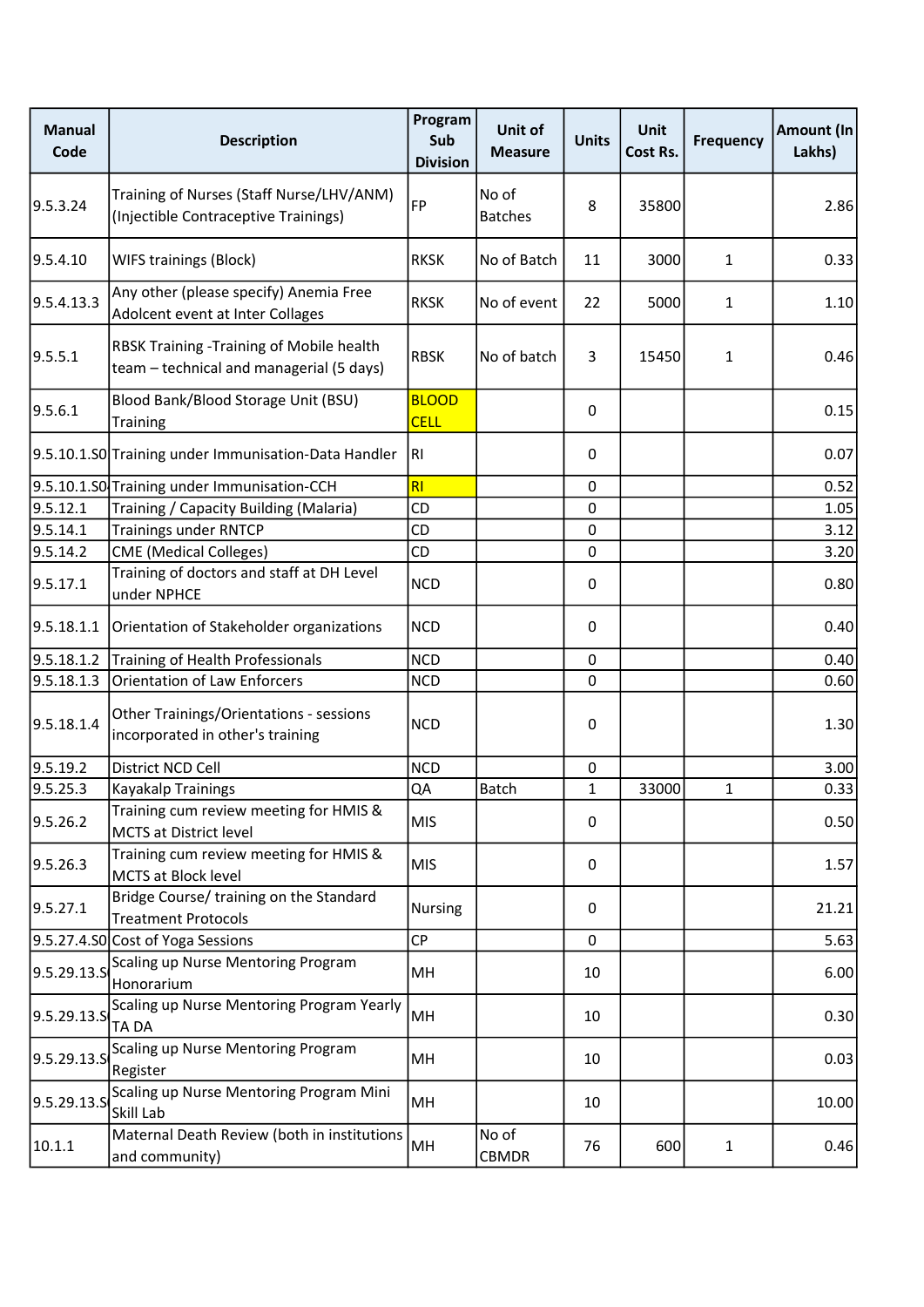| <b>Manual</b><br>Code | <b>Description</b>                                                                                       | Program<br>Sub<br><b>Division</b> | Unit of<br><b>Measure</b> | <b>Units</b>   | <b>Unit</b><br>Cost Rs. | <b>Frequency</b> | Amount (In<br>Lakhs) |
|-----------------------|----------------------------------------------------------------------------------------------------------|-----------------------------------|---------------------------|----------------|-------------------------|------------------|----------------------|
| 10.4.1                | Management of IDD Monitoring Laboratory                                                                  |                                   |                           | 0              |                         |                  | 0.13                 |
| 11.3                  | Targeting Naturally Occurring Gathering of<br>People/Health Mela                                         |                                   |                           | $\overline{2}$ |                         |                  | 13.00                |
| 11.5.1                | Media Mix of Mid Media/ Mass Media                                                                       | <b>IEC</b>                        |                           | $\overline{2}$ |                         |                  | 1.20                 |
| 11.5.4.S02            | Celebration of New Born Care Week                                                                        | <b>CH</b>                         | No of<br>district         | 1              | 50000                   | $\mathbf{1}$     | 0.50                 |
| 11.5.4.S03            | Celebration of Breastfeeding Week                                                                        | <b>CH</b>                         | No of<br>district         | 1              | 40000                   | $\mathbf{1}$     | 0.40                 |
| 11.5.4.S05            | District Level IEC/BCC Activity Under SAANS                                                              | CH                                | No.                       | 1              | 200000                  |                  | 2.00                 |
| 11.6.3                | IEC & promotional activities for World<br>Population Day celebration                                     | <b>IEC/FP</b>                     | No of<br>events           | 11             |                         |                  | 1.70                 |
| 11.6.4                | IEC & promotional activities for Vasectomy<br>Fortnight celebration                                      | <b>IEC/FP</b>                     | No of<br>events           | 11             |                         |                  | 1.10                 |
| 11.8.2                | Any other IEC/BCC activities (Wall Painting,<br>Banner & Poster)                                         | <b>IEC</b>                        |                           | 0              |                         |                  | 1.92                 |
| 11.9.1.S01            | Creating awareness on declining sex ratio<br>issue (PNDT)- Block Level                                   | <b>IEC</b><br>/PNDT               | No of<br>Events           | 9              | 10000                   |                  | 0.90                 |
| 11.9.1.S02            | Creating awareness on declining sex ratio<br>issue (PNDT)- District Level                                | <b>IEC</b><br>/PNDT               | No of<br>Events           | 1              | 25000                   |                  | 0.25                 |
|                       | 11.10.1.S01 Donor Refreshment amount                                                                     | <b>BLOOD</b><br><b>CELL</b>       | No of<br>donation         | 0              | 25                      | 1                | 0.19                 |
|                       | 11.10.1.S02 Blood donation Camp                                                                          | <b>BLOOD</b><br><b>CELL</b>       | No of camp                | 0              | 2500                    | $\mathbf{1}$     | 0.30                 |
| 11.10.1.S03           | Travel & Communication Expenses for BB<br><b>Counselors PRO BCTV</b>                                     | <b>BLOOD</b><br><b>CELL</b>       |                           | 0              |                         |                  | 0.18                 |
| 11.11.1               | <b>IEC for NPPCD</b>                                                                                     | <b>IEC</b>                        |                           | $\mathbf 0$    |                         |                  | 0.50                 |
| 11.13.1               | Health Education & Publicity for National<br>Programme for Fluorosis (State and District   NCD<br>Level) |                                   |                           | 0              |                         |                  | 2.00                 |
| 11.14.1               | Health Education & Publicity for NIDDCP                                                                  | <b>IEC</b>                        |                           | 0              |                         |                  | 0.26                 |
| 11.15.1               | IEC/BCC for Malaria                                                                                      | <b>IEC</b>                        |                           | $\mathbf 0$    |                         |                  | 0.35                 |
| 11.15.2               | IEC/BCC for Social mobilization (Dengue and<br>Chikungunya)                                              | <b>IEC</b>                        |                           | 0              |                         |                  | 0.20                 |
| 11.16.1               | IEC/BCC: Mass media, Outdoor media, Rural<br>media, Advocacy media for NLEP                              | CD                                |                           | 0              |                         |                  | 0.98                 |
| 11.17.1               | ACSM (State & district)                                                                                  | <b>IEC</b>                        |                           | $\mathbf 0$    |                         |                  | 7.48                 |
| 11.19.1               | Translation of IEC material and distribution                                                             | <b>IEC</b>                        |                           | 0              |                         |                  | 0.50                 |
| 11.20.2               | Celebration of days-ie International Day for<br>older persons                                            | <b>IEC</b>                        |                           | 0              |                         |                  | 1.00                 |
| 11.21.1               | IEC/SBCC for NTCP                                                                                        | <b>IEC</b>                        |                           | 0              |                         |                  | 1.50                 |
| 11.22.2               | IEC/BCC for District NCD Cell                                                                            | <b>IEC</b>                        |                           | 0              |                         |                  | 0.50                 |
| 11.24.1               | IEC activities for Health & Wellness centre<br>(H&WC)                                                    | <b>IEC</b>                        |                           | 0              |                         |                  | 18.00                |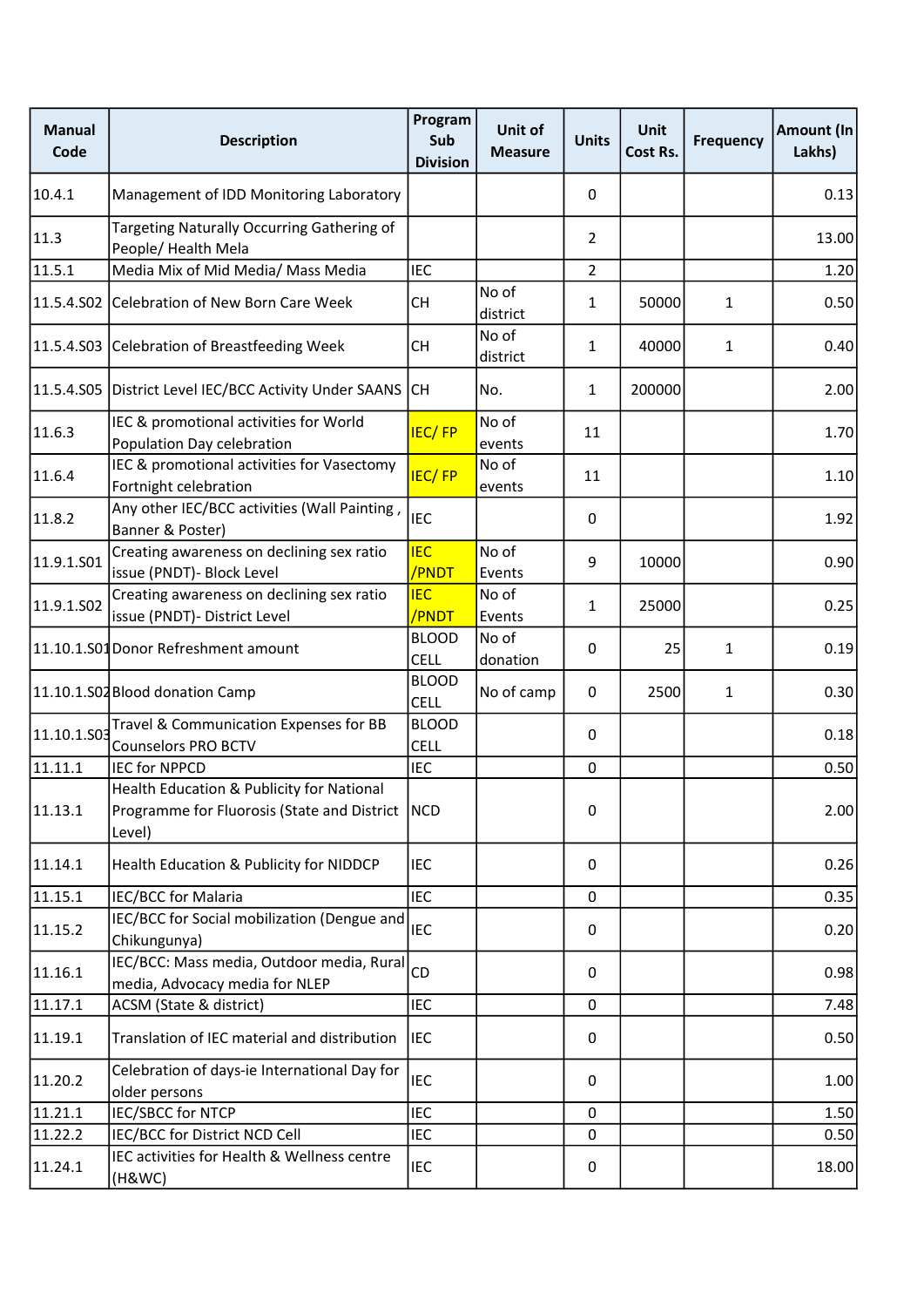| <b>Manual</b><br>Code | <b>Description</b>                                                                                                                                   | Program<br>Sub<br><b>Division</b> | Unit of<br><b>Measure</b> | <b>Units</b> | <b>Unit</b><br>Cost Rs. | <b>Frequency</b> | <b>Amount (In</b><br>Lakhs) |
|-----------------------|------------------------------------------------------------------------------------------------------------------------------------------------------|-----------------------------------|---------------------------|--------------|-------------------------|------------------|-----------------------------|
| 11.24.3.4             | State-level IEC Campaigns/Other IEC<br>Campaigns                                                                                                     | <b>IEC</b>                        |                           | 16           |                         |                  | 2.70                        |
| 11.24.4.1             | IEC/BCC under NRCP: Rabies Awareness<br>and DO'S and Don'ts in the event of Animal<br><b>Bites</b>                                                   |                                   |                           | 0            |                         |                  | 3.28                        |
| 12.1.1                | Printing of MDR formats                                                                                                                              | MH                                |                           | 160          |                         |                  | 0.05                        |
| 12.1.2                | Printing of MCP cards, safe motherhood<br>booklets etc.                                                                                              | MH                                | No of cards               | 74032        | 17                      | 1                | 12.59                       |
| 12.1.3                | Printing of labor room registers and<br>casesheets/ LaQshya related printing                                                                         | MH                                | No of<br>casesheet        | 30000        | 10                      | 1                | 3.00                        |
| 12.1.5                | Any other (Printing of CAC Format)                                                                                                                   | FP/CAC                            | No of<br>formats          | 125          |                         |                  | 0.19                        |
| 12.2.5                | Printing of compliance cards and reporting<br>formats for National Iron Plus Initiative-for<br>6-59 months age group and for 5-10 years<br>age group | CH                                | No of<br>format           | 157440       | 1                       | 1                | 1.57                        |
| 12.2.6                | Printing of IEC materials and reporting<br>formats etc. for National Deworming Day                                                                   | <b>RKSK</b>                       |                           | 2            |                         |                  | 6.64                        |
| 12.2.7                | Printing of IEC Materials and monitoring<br>formats for IDCF                                                                                         | <b>CH</b>                         | No of<br>District         | 1            | 118000                  | $\mathbf{1}$     | 1.18                        |
| 12.2.10               | Printing (SNCU data management)                                                                                                                      | <b>CH</b>                         | No of SNCU                | $\mathbf{1}$ | 100000                  | $\mathbf{1}$     | 1.00                        |
| 12.2.11               | Printing of HBNC referral cards and other<br>formats                                                                                                 | <b>CH</b>                         | No. of<br>format          | 387424       | 0.5                     | $\mathbf{1}$     | 1.94                        |
| 12.3.3                | Printing of FP Manuals, Guidelines, etc.                                                                                                             | <b>FP</b>                         | No of<br>formats          | 0            |                         |                  | 4.40                        |
| 12.5.4                | Printing of RBSK card and registers                                                                                                                  | <b>RBSK</b>                       | No of<br>children         | 278256       |                         |                  | 7.25                        |
| 12.5.6                | Any other (Printing of Banner and Sticker<br>under RBSK)                                                                                             | <b>RBSK</b>                       |                           | 72           |                         |                  | 0.08                        |
| 12.7.1                | Printing of ASHA diary                                                                                                                               | CP                                |                           | 1629         |                         |                  | 2.85                        |
| 12.7.2                | Printing of ASHA Modules and formats                                                                                                                 | CP                                |                           | 0            |                         |                  | 0.46                        |
| 12.7.3                | Printing of CBAC format                                                                                                                              | <b>CP</b>                         |                           | 0            |                         |                  | 15.97                       |
| 12.8.1                | Printing of cards for screening of children<br>for hemoglobinopathies                                                                                | <b>BLOOD</b><br><b>CELL</b>       |                           | 0            |                         |                  | 0.25                        |
| 12.9.1                | Printing of HMIS Formats                                                                                                                             | <b>MIS</b>                        |                           | $\mathbf 0$  |                         |                  | 0.57                        |
| 12.9.3                | Printing of MCTS follow-up formats/<br>services due list/ work plan                                                                                  | <b>MIS</b>                        |                           | 1788         |                         |                  | 0.64                        |
| 12.10.1               | Printing and dissemination of Immunization<br>cards, tally sheets, monitoring forms etc.                                                             | RI                                | No of<br>Benificiary      | 87942        | 10                      | 1                | 8.79                        |
| 12.13.2               | Printing                                                                                                                                             | CD                                |                           | $\mathbf 0$  |                         |                  | 2.74                        |
| 12.14.1               | Printing of Challan Books under NTCP                                                                                                                 |                                   |                           | 0            |                         |                  | 0.21                        |
|                       | 12.17.5.S02 Printing of form P,L, S under IDSP progrm                                                                                                |                                   |                           | 0            |                         |                  | 0.38                        |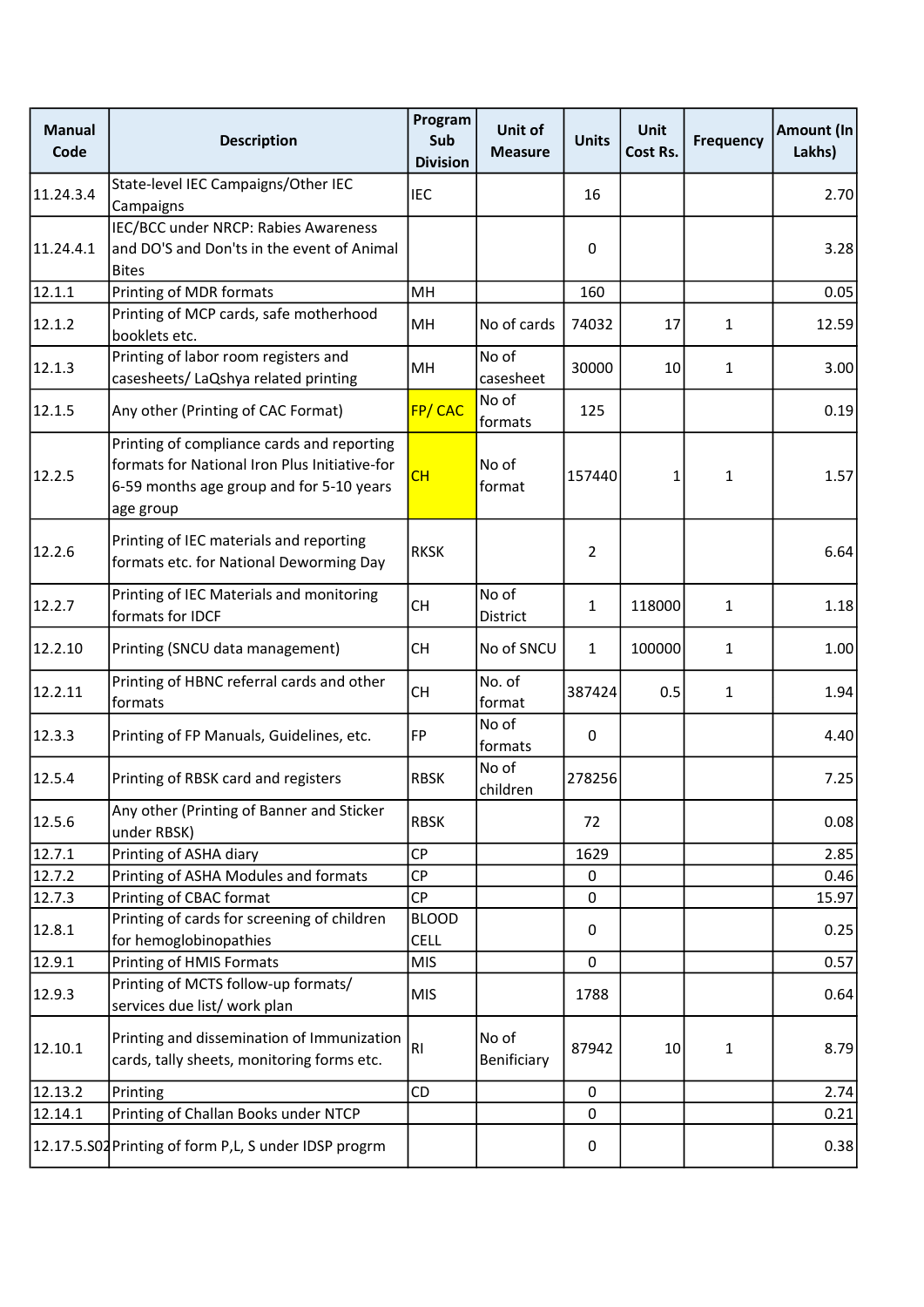| <b>Manual</b><br>Code | <b>Description</b>                                                                      | Program<br>Sub<br><b>Division</b> | Unit of<br><b>Measure</b>  | <b>Units</b>     | <b>Unit</b><br>Cost Rs. | <b>Frequency</b> | Amount (In<br>Lakhs) |
|-----------------------|-----------------------------------------------------------------------------------------|-----------------------------------|----------------------------|------------------|-------------------------|------------------|----------------------|
|                       | 12.17.5.S03 Printing of reporting formats under NIDDCP                                  |                                   |                            | 0                |                         |                  | 0.09                 |
| 13.2.1                | Assessments                                                                             | QA                                |                            | 3                |                         |                  | 0.30                 |
|                       | 14.1.1.3.S0 District Logistic Manager                                                   | <b>FP</b>                         | No.                        | 1                |                         |                  | 4.41                 |
| 14.1.1.4              | Annual increment for all the existing<br>positions                                      |                                   |                            | $\mathbf{1}$     |                         |                  | 0.21                 |
| 14.2.3.SO2            | Implementation of FP-LMIS District-<br><b>Transportation Cost</b>                       | FP                                | Lumpsump                   | 1                |                         |                  | 0.55                 |
| 14.2.3.S06            | Procurement of Desktops and UPS Printers-<br><b>District</b>                            | <b>FP</b>                         | No.                        | 1                | 50000                   |                  | 0.50                 |
| 14.2.4.1              | Alternative vaccine delivery in hard to reach<br>areas                                  | RI                                | No of AVD                  | 4200             | 200                     | 1                | 8.40                 |
| 14.2.5                | Alternative Vaccine Delivery in other areas                                             | RI                                | No of AVD                  | 33540            | 90                      |                  | 30.19                |
| 14.2.6                | POL for vaccine delivery from State to<br>district and from district to PHC/CHCs        | R1                                | No of<br><b>Districts</b>  | 1                | 200000                  | $\mathbf{1}$     | 2.00                 |
| 14.2.7                | Cold chain maintenance                                                                  | <b>RI</b>                         | No of cold<br>chain points | $\pmb{0}$        |                         |                  | 0.36                 |
| 14.2.12               | Drug transportation charges                                                             | CD                                |                            | $\boldsymbol{0}$ |                         |                  | 0.78                 |
| 15.3.2                | Inter-sectoral convergence                                                              | <b>CD</b>                         |                            | $\mathbf 0$      |                         |                  | 0.05                 |
| 15.5.3                | Private Provider Incentive                                                              | CD                                |                            | $\mathbf 0$      |                         |                  | 52.85                |
|                       | Reimbursement for cataract operation for                                                |                                   |                            |                  |                         |                  |                      |
| 15.6.1                | <b>NGO and Private Practitioners</b>                                                    | <b>NCD</b><br><b>NCD</b>          | 0                          |                  |                         | 77.13            |                      |
| 15.6.2.1              | Diabetic Retinopathy                                                                    |                                   |                            | $\mathbf 0$      |                         |                  | 1.20                 |
| 15.6.2.2              | childhood Blindness                                                                     | <b>NCD</b>                        |                            | 0                |                         |                  | 1.04                 |
| 15.6.2.3              | Glaucoma                                                                                | <b>NCD</b>                        |                            | $\mathbf 0$      |                         |                  | 1.32                 |
| 15.6.2.4              | Keratoplastiy                                                                           | <b>NCD</b>                        |                            | $\pmb{0}$        |                         |                  | 1.50                 |
| 15.6.2.5              | <b>Vitreoretinal Surgery</b>                                                            | <b>NCD</b>                        |                            | $\pmb{0}$        |                         |                  | 2.00                 |
| 16.1.1.1.1            | State - Health Action Plan                                                              | PM                                | No of<br><b>Booklet</b>    | 32               | 300                     | 1                | 0.10                 |
| 16.1.1.4              | Prepare detailed operational plan for RBSK<br>across districts (including cost of plan) | <b>RBSK</b>                       | No of<br><b>Blocks</b>     | 10               | 500                     | 1                | 0.05                 |
| 16.1.1.6              | To develop micro plan at sub-centre level                                               | R <sub>l</sub>                    | No                         | 224              | 100                     | $\mathbf{1}$     | 0.22                 |
| 16.1.1.7              | For consolidation of micro plans at block<br>level                                      | RI                                | No                         | 20               | 1000                    | $\mathbf{1}$     | 0.20                 |
| 16.1.2.1.6            | Review meetings/ workshops under RKSK                                                   | <b>RKSK</b>                       |                            | 2                |                         |                  | 0.10                 |
| 16.1.2.1.7            | RBSK Convergence/Monitoring meetings                                                    | <b>RBSK</b>                       | No of<br>Meetings          | 3                | 500                     | 3                | 0.15                 |
| 16.1.2.1.12           | <b>NPPCF Coordination Meeting (Newly</b><br>Selected Districts and On-going Districts)  |                                   |                            | $\pmb{0}$        |                         |                  | 0.40                 |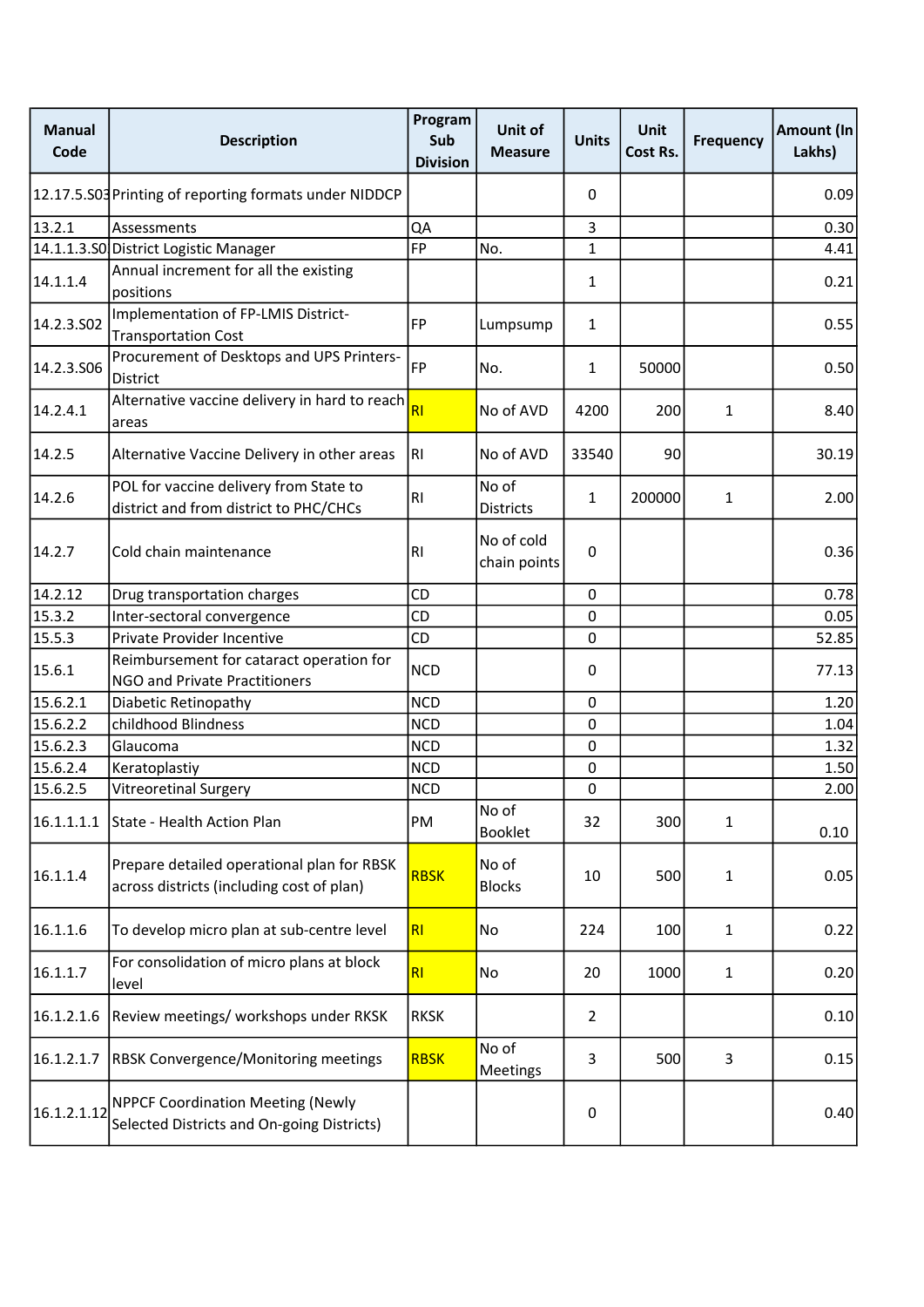| <b>Manual</b><br>Code | <b>Description</b>                                                                                                                                 | Program<br>Sub<br><b>Division</b> | Unit of<br><b>Measure</b> | <b>Units</b> | <b>Unit</b><br>Cost Rs. | <b>Frequency</b> | Amount (In<br>Lakhs) |
|-----------------------|----------------------------------------------------------------------------------------------------------------------------------------------------|-----------------------------------|---------------------------|--------------|-------------------------|------------------|----------------------|
|                       | Quarterly review meetings exclusive for RI<br>16.1.2.1.14 at district level with Block MOs, CDPO, and<br>other stake holders                       | RI                                | No of<br>participants     | 247          | 100                     | $\mathbf{1}$     | 0.25                 |
|                       | $\vert$ 16.1.2.1.15 $\vert$ Quarterly review meetings exclusive for RI<br>at block level                                                           | RI                                | No of<br>participants     | 2582         | 75                      | 1                | 1.94                 |
|                       | 16.1.2.1.16 IDSP Meetings                                                                                                                          |                                   |                           | 0            |                         |                  | 0.04                 |
|                       | 16.1.2.1.21 Medical Colleges (Any meetings)                                                                                                        |                                   |                           | 0            |                         |                  | 0.20                 |
|                       | 16.1.2.1.22 Monthly meeting with the hospital staff                                                                                                |                                   |                           | 0            |                         |                  | 0.48                 |
|                       | 16.1.2.1.28 District Level MDR Review Meeting                                                                                                      | MH                                | No of<br>meetings         | 6            | 3000                    | $\mathbf{1}$     | 0.18                 |
| 16.1.2.2.3            | State/ District Quality Assurance Unit<br>(Monitoring & Supervision)                                                                               | QA                                | Vehicle                   | 1            |                         |                  | 3.60                 |
| 16.1.2.2.5            | Monitoring, Evaluation & Supervision<br>(Malaria)                                                                                                  |                                   |                           | 0            |                         |                  | 2.13                 |
| 16.1.2.2.6            | Monitoring/supervision and Rapid response<br>(Dengue and Chikungunya)                                                                              |                                   |                           | 0            |                         |                  | 1.98                 |
|                       | 16.1.2.2.12 District NCD Cell                                                                                                                      |                                   |                           | 0            |                         |                  | 1.13                 |
|                       | 16.1.2.2.13 Supervision and Monitoring                                                                                                             |                                   |                           | 0            |                         |                  | 3.12                 |
|                       | 16.1.2.2.14 Monitoring Committee on Section 5                                                                                                      |                                   |                           | 0            |                         |                  | 0.03                 |
| 16.1.2.2.16           | Monitoring and Surveillance (review<br>meetings, Travel) under NRCP                                                                                |                                   |                           | 0            |                         |                  | 0.50                 |
|                       | 16.1.3.1.1   Mobility Support for SPMU/State                                                                                                       |                                   |                           | 0            |                         |                  | 0.54                 |
|                       | 16.1.3.1.13 Vehicle Operation (POL)                                                                                                                |                                   |                           | 0            |                         |                  | 2.35                 |
|                       | 16.1.3.1.14 Vehicle hiring                                                                                                                         |                                   |                           | 0            |                         |                  | 2.76                 |
| 16.1.3.1.15           | <b>Tobacco Cessation Centre (TCC): Mobility</b><br>support                                                                                         |                                   |                           | 0            |                         |                  | 0.60                 |
| 16.1.3.3.1            | PM activities for World Population Day'<br>celebration (Only mobility cost): funds<br>earmarked for district level activities                      | <b>FP</b>                         | No of<br>events           | 1            | 20000                   |                  | 0.20                 |
| 16.1.3.3.2            | PM activities for Vasectomy Fortnight<br>celebration (Only mobility cost): funds<br>earmarked for district level activities                        | <b>FP</b>                         | No of<br>events           | 1            | 5000                    |                  | 0.05                 |
| 16.1.3.3.3            | Mobility Support for DPMU/District                                                                                                                 |                                   |                           | $\mathbf 0$  |                         |                  | 7.92                 |
| 16.1.3.3.5            | Mobility Costs for ASHA Resource<br>Centre/ASHA Mentoring Group (Kindly<br>Specify)                                                                |                                   |                           | 1            |                         |                  | 0.10                 |
| 16.1.3.3.6            | Travel costs under NPPCF                                                                                                                           | <b>NCD</b>                        |                           | $\pmb{0}$    |                         |                  | 0.45                 |
| 16.1.3.3.7            | Mobility Support for supervision for district<br>level officers.                                                                                   | RI                                | No                        | 0            |                         |                  | 3.00                 |
| 16.1.3.3.8            | MOBILITY: Travel Cost, POL, etc. during<br>outbreak investigations and field visits for<br>monitoring programme activities at DSU on<br>need basis |                                   |                           | 0            |                         |                  | 3.00                 |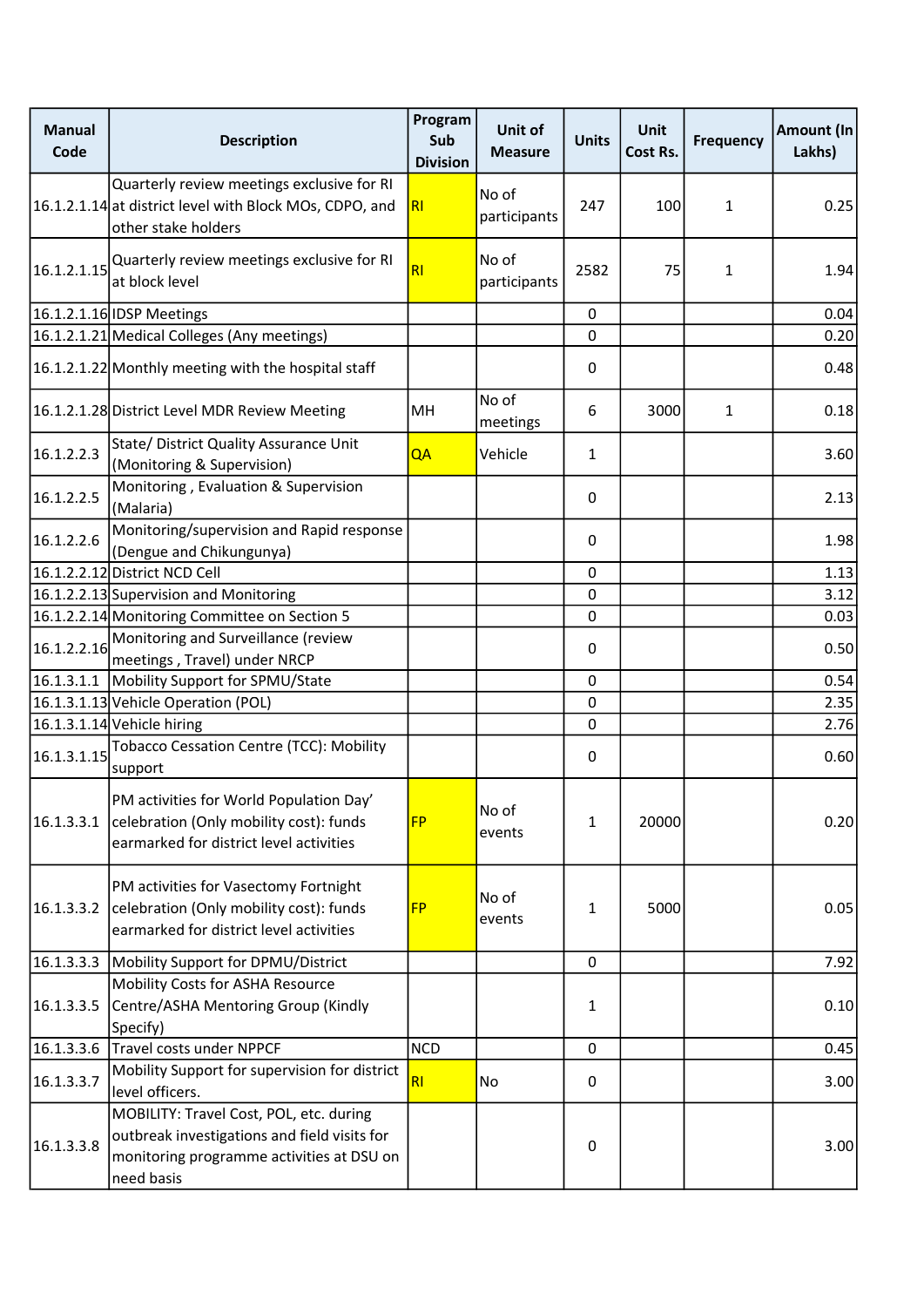| <b>Manual</b><br>Code | <b>Description</b>                                                                                                                                    | Program<br>Sub<br><b>Division</b> | Unit of<br><b>Measure</b> | <b>Units</b> | <b>Unit</b><br>Cost Rs. | <b>Frequency</b> | Amount (In<br>Lakhs) |
|-----------------------|-------------------------------------------------------------------------------------------------------------------------------------------------------|-----------------------------------|---------------------------|--------------|-------------------------|------------------|----------------------|
| 16.1.3.3.10           | Travel expenses - Contractual Staff at<br>District level                                                                                              |                                   |                           | 0            |                         |                  | 0.60                 |
|                       | 16.1.3.3.11 Mobility Support: District Cell                                                                                                           |                                   |                           | $\mathbf 0$  |                         |                  | 1.33                 |
| 16.1.3.3.12           | Medical Colleges (All service delivery to be<br>budgeted under B.30)                                                                                  |                                   |                           | 0            |                         |                  | 0.20                 |
|                       | 16.1.3.3.13 Miscellaneous/ Travel                                                                                                                     |                                   |                           | 0            |                         |                  | 3.60                 |
|                       | 16.1.3.3.14 Enforcement Squads                                                                                                                        |                                   |                           | 0            |                         |                  | 0.10                 |
| 16.1.3.3.15           | District Tobacco Control Cell (DTCC):<br><b>Mobility Support</b>                                                                                      |                                   |                           | 0            |                         |                  | 1.56                 |
|                       | 16.1.3.3.16 District NCD Cell (TA,DA, POL)                                                                                                            |                                   |                           | 0            |                         |                  | 0.66                 |
|                       | 16.1.3.3.17 Mission Parivar Vikas Campaign                                                                                                            | FP                                | No of<br>campaign         | 28           | 1000                    |                  | 0.28                 |
|                       | PM activities for World Population Day'<br>$\vert$ 16.1.3.4.1 $\vert$ celebration (Only mobility cost): funds<br>earmarked for block level activities | <b>FP</b>                         | No of<br>events           | 10           | 1000                    |                  | 0.10                 |
| 16.1.3.4.2            | PM activities for Vasectomy Fortnight<br>celebration (Only mobility cost): funds<br>earmarked for block level activities                              | <b>FP</b>                         | No of<br>events           | 10           | 1000                    |                  | 0.10                 |
| 16.1.3.4.3.9          | Mobility for Supportive Supervision At Block<br>Level-M&E                                                                                             | <b>ME</b>                         |                           | 0            |                         |                  | 39.60                |
| 16.1.3.4.3.9          | Mobility Support & Commnication cost for<br><b>BCPM</b>                                                                                               | <b>CP</b>                         |                           | 0            |                         |                  | 6.12                 |
|                       | 16.1.3.4.5. Communication Cost for HWC Staff                                                                                                          | <b>CP</b>                         |                           | $\mathbf 0$  |                         |                  | 3.30                 |
|                       | 16.1.3.5.1.9 TA/DA of HWC Staff                                                                                                                       | <b>CP</b>                         |                           | 0            |                         |                  | 3.30                 |
| 16.1.3.5.1.9          | Travel expenses for regular staff under<br><b>NLEP</b>                                                                                                | CD                                |                           | 0            |                         |                  | 0.40                 |
|                       | 16.1.4.1.1 JSY Administrative Expenses                                                                                                                | <b>MH</b>                         |                           | 0            |                         |                  | 15.97                |
| 16.1.4.1.5            | Office expenses on telephone, fax,<br>Broadband Expenses & Other<br>Miscellaneous Expenditures                                                        |                                   |                           | 0            |                         |                  | 0.60                 |
|                       | 16.1.4.1.10 Office Operation (Miscellaneous)                                                                                                          |                                   |                           | 0            |                         |                  | 3.12                 |
| 16.1.4.1.11           | Tobacco Cessation Centre (TCC): Office<br>Expenses                                                                                                    |                                   |                           | 0            |                         |                  | 0.50                 |
| 16.1.4.2.1            | District Quality Assurance Unit (Operational<br>cost)                                                                                                 | QA                                |                           | 0            |                         |                  | 5.88                 |
| 16.1.4.2.4            | Office operation & Maintenance - District<br>Cell                                                                                                     |                                   |                           | 0            |                         |                  | 0.42                 |
| 16.1.4.2.5            | District Cell - Consumables                                                                                                                           |                                   |                           | 0            |                         |                  | 0.42                 |
| 16.1.4.2.6            | Operational expenses of the district centre :<br>rent, telephone expenses, website etc.                                                               |                                   |                           | 0            |                         |                  | 0.10                 |
| 16.1.4.2.8            | District Tobacco Control Cell (DTCC):<br>Misc./Office Expenses                                                                                        |                                   |                           | 0            |                         |                  | 4.00                 |
| 16.1.4.2.9            | District NCD Cell (Contingency)                                                                                                                       |                                   |                           | 0            |                         |                  | 1.00                 |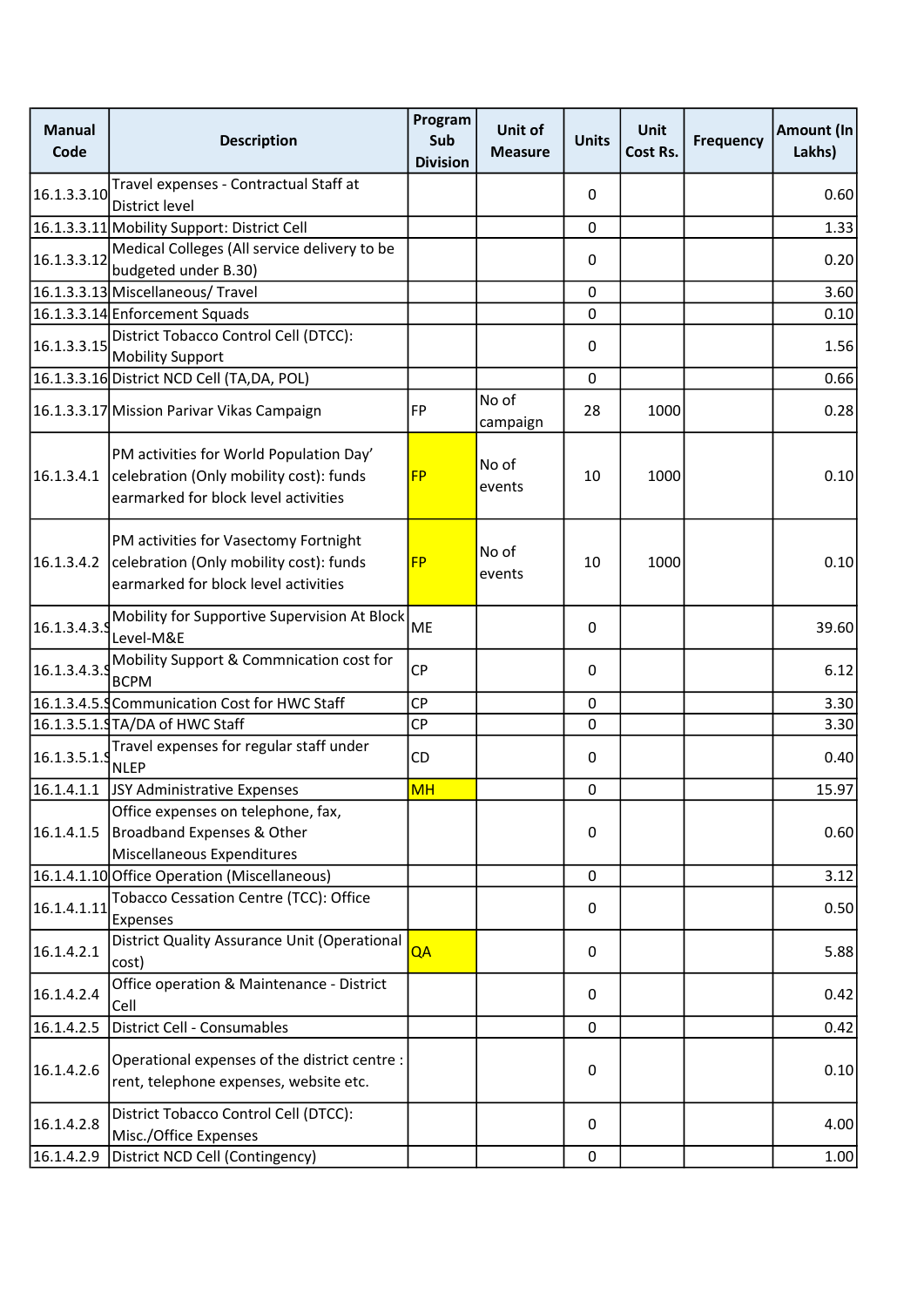| <b>Manual</b><br>Code          | <b>Description</b>                                                                                             | Program<br>Sub<br><b>Division</b> | Unit of<br><b>Measure</b> | <b>Units</b> | <b>Unit</b><br>Cost Rs. | <b>Frequency</b> | Amount (In<br>Lakhs) |
|--------------------------------|----------------------------------------------------------------------------------------------------------------|-----------------------------------|---------------------------|--------------|-------------------------|------------------|----------------------|
| 16.1.4.3.1                     | SNCU Data management (excluding HR)                                                                            | <b>CH</b>                         | No of SNCU                | 1            | 60000                   | 1                | 0.60                 |
| 16.1.5.2.1                     | Minor repairs and AMC of IT/office<br>equipment supplied under IDSP                                            |                                   |                           | 0            |                         |                  | 0.05                 |
| 16.1.5.3.1                     | PM activities under Micronutrient<br><b>Supplementation Programme</b>                                          |                                   |                           | 0            |                         |                  | 1.64                 |
|                                | 16.1.5.3.3 Concurrent Audit system                                                                             |                                   |                           | 0            |                         |                  | 1.14                 |
|                                | 16.1.5.3.11 District level Coordination Committee                                                              |                                   |                           | $\mathbf{0}$ |                         |                  | 0.02                 |
|                                | DPMU Operational Cost (inclusive of Rs.<br>16.1.5.3.16 10000/ district / month for RBSK DEIC<br>Manager TA DA) |                                   |                           | 1            |                         |                  | 13.11                |
|                                | 16.1.5.3.16 BPMU Oprational Cost                                                                               |                                   |                           | 10           |                         |                  | 19.85                |
|                                | 16.1.5.3.16 Oprational Cost for RBSK                                                                           | <b>RBSK</b>                       | No of DEIC<br>Manager     | 0            | 10000                   | 1                | 0.10                 |
|                                | 16.1.5.3.16 Operational cost of RBSK-MHT                                                                       | <b>RBSK</b>                       | No of teams               | 0            | 1500                    | 1                | 0.30                 |
| 16.1.5.3.16                    | Office & Administrative Expence for State &<br><b>District Rabies Program</b>                                  |                                   |                           | 0            |                         |                  | 0.08                 |
| 16.1.5.3.16                    | Office operational cost & other office<br>expences unedr NPCB                                                  | <b>NCD</b>                        |                           | 0            |                         |                  | 0.93                 |
|                                | Pol & Opex of DG set of Vaccine Storage at<br>16.1.5.3.16 District level & other Cold Chain Point<br>under RI  | RI.                               |                           | 0            |                         |                  | 0.70                 |
|                                | 16.2.1.S02 Data Entry Operator                                                                                 | FP/<br>PNDT                       | No.                       | $\mathbf{1}$ |                         |                  | 2.27                 |
|                                | 16.2.1.S08 District PNDT Co-Ordinator                                                                          | FP/<br><b>PNDT</b>                | No.                       | 1            |                         |                  | 2.65                 |
| 16.3.2.501                     | Mobility Support for HMIS & MCTS Block<br>Level                                                                | <b>MIS</b>                        |                           | 0            |                         |                  | 0.36                 |
|                                | 16.3.3.S01 Operational cost for HMIS & MCTS-AMC                                                                | <b>MIS</b>                        |                           | 0            |                         |                  | 1.01                 |
|                                | 16.3.3.S02 Operational cost for HMIS & MCTS-Internet MIS                                                       |                                   |                           | 0            |                         |                  | 1.56                 |
| 16.3.3.503                     | Operational cost for HMIS & MCTS-Office<br>Expenditure                                                         | <b>MIS</b>                        |                           | 0            |                         |                  | 2.16                 |
| 16.3.3.504                     | Operational cost for HMIS & MCTS-<br>Recurring Charges for ANMOL Tablet                                        | <b>MIS</b>                        |                           | 261          |                         |                  | 9.40                 |
|                                | 16.4.1.1.S0 Chowkidar Cum Peon-Div PMU                                                                         | PM                                |                           | 0            |                         |                  |                      |
|                                | 16.4.2.1.1. District Programme Manager                                                                         | PM                                |                           | 1            |                         |                  | 6.39                 |
|                                | 16.4.2.1.1. District Community Process Manager                                                                 | PM                                |                           | 1            |                         |                  | 5.23                 |
|                                | 16.4.2.1.1. District Accounts Manager                                                                          | PM                                |                           | 1            |                         |                  | 3.20                 |
| 16.4.2.1.1.<br>SO <sub>5</sub> | District Data Cum Account Assistant                                                                            | PM                                |                           | 1            |                         |                  | 3.61                 |
|                                | 16.4.2.1.1.9 DEIC manager                                                                                      | <b>RBSK</b>                       |                           | 1            |                         |                  | 5.27                 |
| 16.4.2.1.1.<br>S09             | Support Staff                                                                                                  | PM                                |                           | 1            |                         |                  | 1.76                 |
|                                | 16.4.2.1.2. District Consultant (MH)                                                                           | MH                                |                           | 1            |                         |                  | 4.94                 |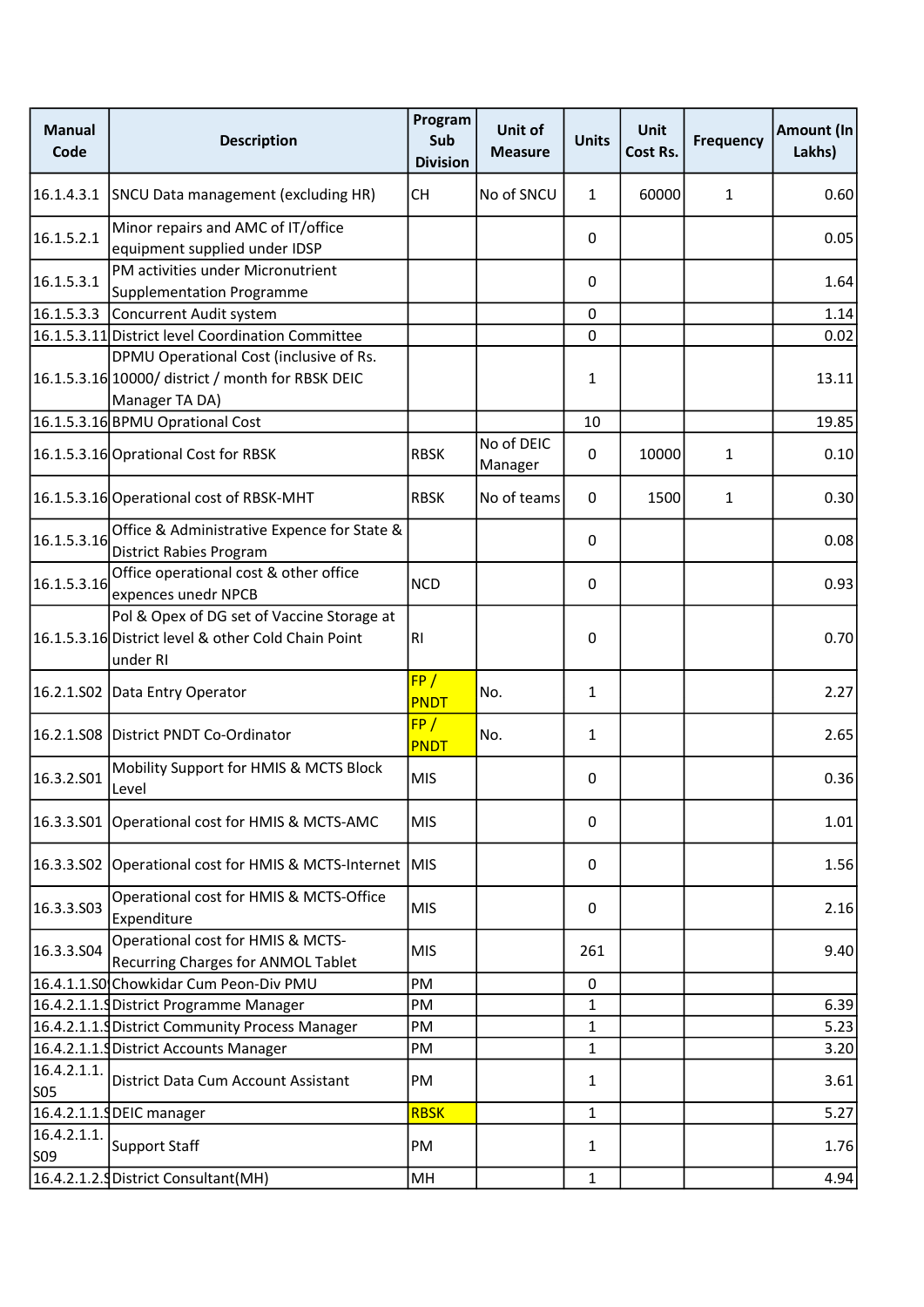| <b>Manual</b><br>Code | <b>Description</b>                                                      | Program<br>Sub<br><b>Division</b> | Unit of<br><b>Measure</b> | <b>Units</b>   | <b>Unit</b><br>Cost Rs. | <b>Frequency</b> | Amount (In<br>Lakhs) |
|-----------------------|-------------------------------------------------------------------------|-----------------------------------|---------------------------|----------------|-------------------------|------------------|----------------------|
|                       | 16.4.2.1.2. SDistrict Hospital Quality Manager                          | QA                                |                           | 3              |                         |                  | 14.35                |
|                       | 16.4.2.1.2. District Consultant Quality Assurance                       | QA                                |                           | 1              |                         |                  | 5.29                 |
|                       | 16.4.2.1.7. Accountant District Hospital                                | <b>FD</b>                         |                           | 3              |                         |                  | 7.89                 |
|                       | 16.4.2.1.8. Programme cum Admin. Asst.                                  | QA                                |                           | $\mathbf{1}$   |                         |                  | 2.16                 |
|                       | 16.4.2.2.2. District Epidemiologist-CD-IDSP                             | CD                                |                           | 0              |                         |                  | 7.99                 |
|                       | 16.4.2.2.4. Sr PMDT-TB HIV Coodinators                                  | CD                                |                           | 0              |                         |                  | 4.47                 |
|                       | 16.4.2.2.4. PPM Coordinator                                             | CD                                |                           | 0              |                         |                  | 4.48                 |
|                       | 16.4.2.2.4. District Programme Coordinator                              | CD                                |                           | $\pmb{0}$      |                         |                  | 5.33                 |
|                       | 16.4.2.2.5. District Data Manager-CD-IDSP                               | CD                                |                           | 0              |                         |                  | 3.57                 |
|                       | 16.4.2.2.6. Senior Treatment Supervisor (STS)                           | CD                                |                           | 0              |                         |                  | 51.99                |
|                       | 16.4.2.2.6. Senior TB Lab Supervisor (STLS)                             | CD                                |                           | $\pmb{0}$      |                         |                  | 25.40                |
|                       | 16.4.2.2.7.9 Accountant- Full time                                      | CD                                |                           | 0              |                         |                  | 3.65                 |
|                       | 16.4.2.3.2. District Consultant-NPPCF                                   | <b>NCD</b>                        |                           | 0              |                         |                  | 6.25                 |
|                       | 16.4.3.1.1. Block Programme Manager                                     | PM                                |                           | 10             |                         |                  | 38.48                |
|                       | 16.4.3.1.1. Block Account Manager                                       |                                   |                           | 10             |                         |                  | 31.79                |
|                       | 16.4.3.1.1. Block Community Process Manager                             |                                   |                           | 0              |                         |                  | 22.01                |
|                       | 16.4.3.1.9. Data Entry Operator-HR                                      |                                   |                           | $\overline{2}$ |                         |                  | 4.94                 |
|                       | 16.4.3.1.9. JData Entry Operator-MCTS OPR 820 MIS                       | <b>MIS</b>                        |                           | 10             |                         |                  | 24.61                |
|                       | 16.4.3.1.9. JData Entry Operator-MIS Outsource                          | <b>MIS</b>                        |                           |                |                         |                  | 1.57                 |
|                       | 16.4.3.1.9. Data Entry Operator-RI                                      | RI                                |                           | 0              |                         |                  | 2.26                 |
|                       | 16.4.3.1.9. JData Entry Operator-RNTCP                                  | PM                                |                           | 0              |                         |                  | 2.32                 |
|                       | 16.4.3.1.9. Data Entry Operator- CD-IDSP                                | CD                                |                           | 0              |                         |                  | 2.35                 |
|                       | 16.4.3.1.9. JData Entry Operator-NBCP-District                          | NCD                               |                           | 0              |                         |                  | 1.45                 |
| 17.4                  | E-rakt kosh- refer to strengthening of blood                            | <b>BLOOD</b>                      | No of                     | 0              | 1000                    | 12               | 0.12                 |
|                       | services guidelines                                                     | <b>CELL</b>                       | Facility                  |                |                         |                  |                      |
| 17.8.S05              | Internet Cost to ASHA & AF at HWC                                       |                                   |                           | 0              |                         |                  | 4.37                 |
| 18.11                 | Increasing accessibility and avail of FP                                |                                   |                           | 12             |                         |                  | 0.78                 |
|                       | services at pub health providers                                        |                                   |                           |                |                         |                  |                      |
| 18.17                 | Counseling training for Service Provider                                | <b>FP</b>                         | No of<br><b>Batches</b>   | 1              | 49540                   |                  | 0.50                 |
| 18.23                 | <b>NBSU &amp; NBCC Register</b>                                         | <b>CH</b>                         | No of<br>register         | 18             | 350                     | $\mathbf{1}$     | 0.06                 |
| 18.29                 | <b>Uniform Case Sheet of Pediatrics</b>                                 | CH                                | No of<br>format           | 4394           | 14                      | $\mathbf{1}$     | 0.62                 |
| U.1.3.1               | <b>Operational Expenses of UPHCs (excluding</b><br>rent)                | <b>NUHM</b>                       | No.'s                     | 8              | 8000                    | 12               | 7.68                 |
| U.2.2.1               | Mobility support for ANM/LHV                                            | <b>NUHM</b>                       | No.'s                     | 45             | 500                     | 12               | 2.70                 |
| U.2.3.1               | <b>UHNDs</b>                                                            | <b>NUHM</b>                       | No.'s                     | 45             | 1000                    | 12               | 5.40                 |
| U.2.3.2               | Special outreach camps in slums/<br>vulnerable areas                    | <b>NUHM</b>                       | No.'s                     | 8              | 3250                    | 12               | 3.12                 |
| 0.3.1.1.1             | Incentives for routine activities                                       | <b>NUHM</b>                       |                           | 171            |                         |                  | 40.68                |
| U.3.1.1.2             | ASHA incentives for Ayushman Bharat<br>Health & Wellness Centres (H&WC) | <b>NUHM</b>                       |                           | 90             |                         |                  | 8.10                 |
| 0.3.1.1.3.50          | Incentive for Health Promotion Day for<br><b>ASHAs</b>                  | <b>NUHM</b>                       | No.'s                     | 151            | 200                     | 12               | 3.62                 |